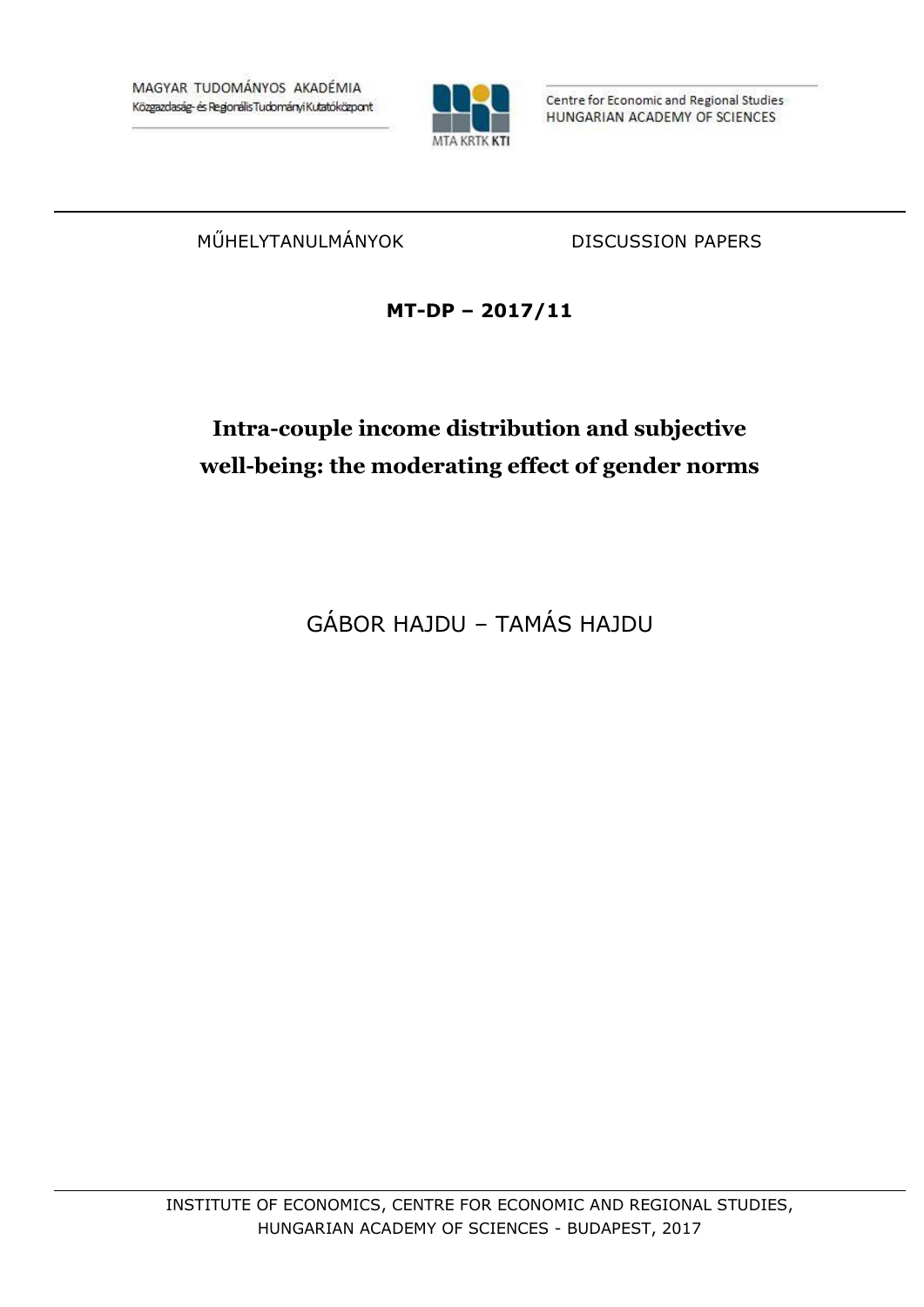#### Discussion papers MT-DP – 2017/11

### Institute of Economics, Centre for Economic and Regional Studies, Hungarian Academy of Sciences

KTI/IE Discussion Papers are circulated to promote discussion and provoque comments. Any references to discussion papers should clearly state that the paper is preliminary. Materials published in this series may subject to further publication.

> Intra-couple income distribution and subjective well-being: the moderating effect of gender norms

#### Authors:

Gábor Hajdu

research fellow Institute for Sociology, Centre for Social Sciences, Hungarian Academy of Sciences and MTA-ELTE Peripato Comparative Social Dynamics Research Group, Hungary E-mail: hajdu.gabor@tk.mta.hu

Tamás Hajdu research fellow Institute of Economics, Research Centre for Economic and Regional Studies Hungarian Academy of Sciences E-mail: hajdu.tamas@krtk.mta.hu

### April 2017

ISBN 978-615-5594-93-9 ISSN 1785 377X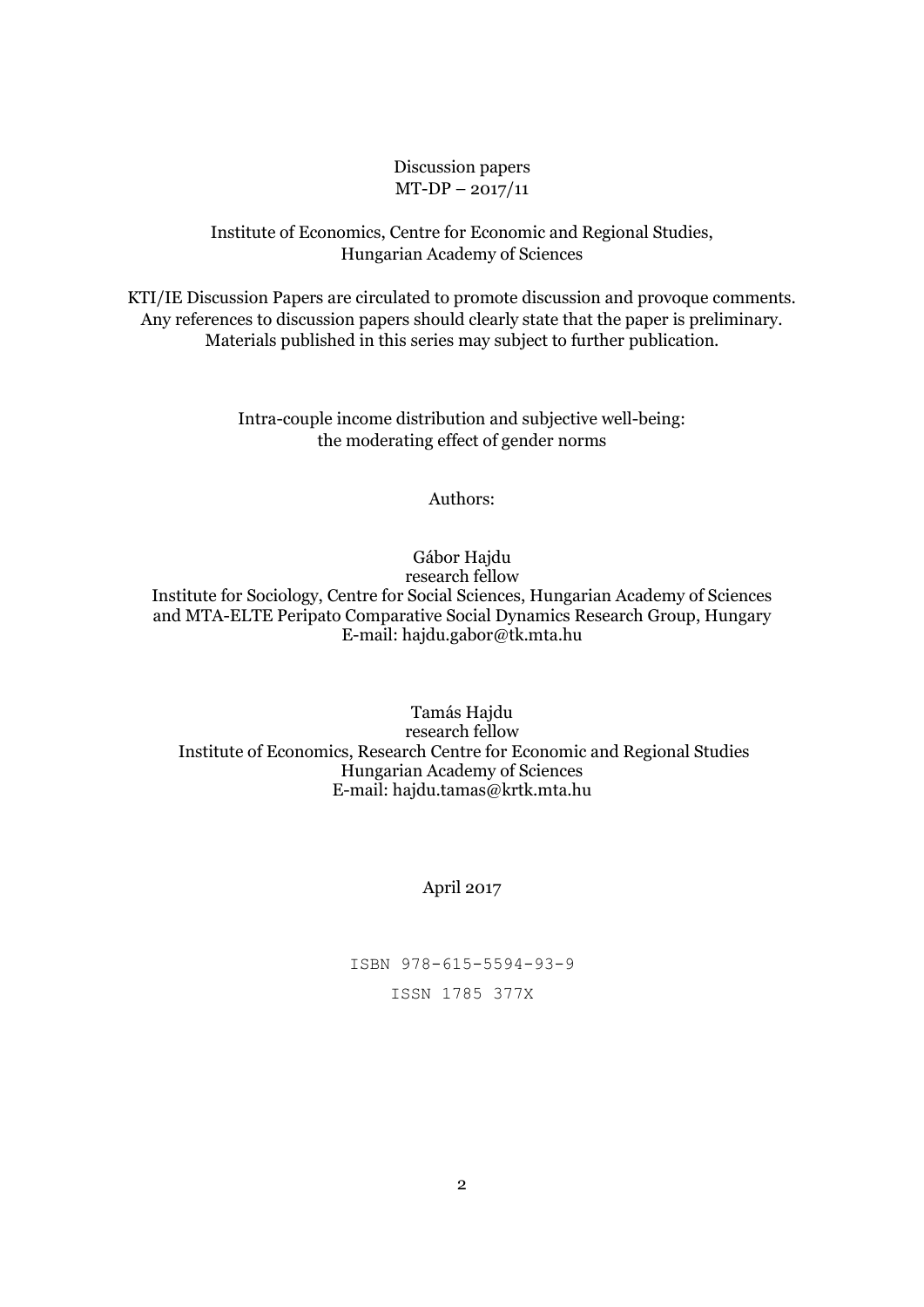# **Intra-couple income distribution and subjective wellbeing: the moderating effect of gender norms**

Gábor Hajdu – Tamás Hajdu

### Abstract

This paper examines the relationship between intra-couple income distribution and subjective well-being, using nationally representative data from Hungary. We show that the association between the woman's relative income (the woman's share of the couple's total earnings) and life satisfaction is negative not only for men, but for women as well. Because we control for financial disadvantages on the individual and household level, as well as for socio-economic and job characteristics of the respondent and their partner, the result can be interpreted as the impact of traditional gender roles and the persistence of the traditional male breadwinner mentality. In addition, we show that gender norms moderate this negative association. Among those with low levels of traditional norms, the woman's relative income has no effect on life satisfaction, whereas among those who prefer traditional gender roles, the negative association is stronger. Our results suggest that conflicts between the gender norms and the social and economic reality reduce life satisfaction.

Keywords: intra-couple income distribution; life satisfaction; gender norms; relative income

JEL classification: I31, D10, J16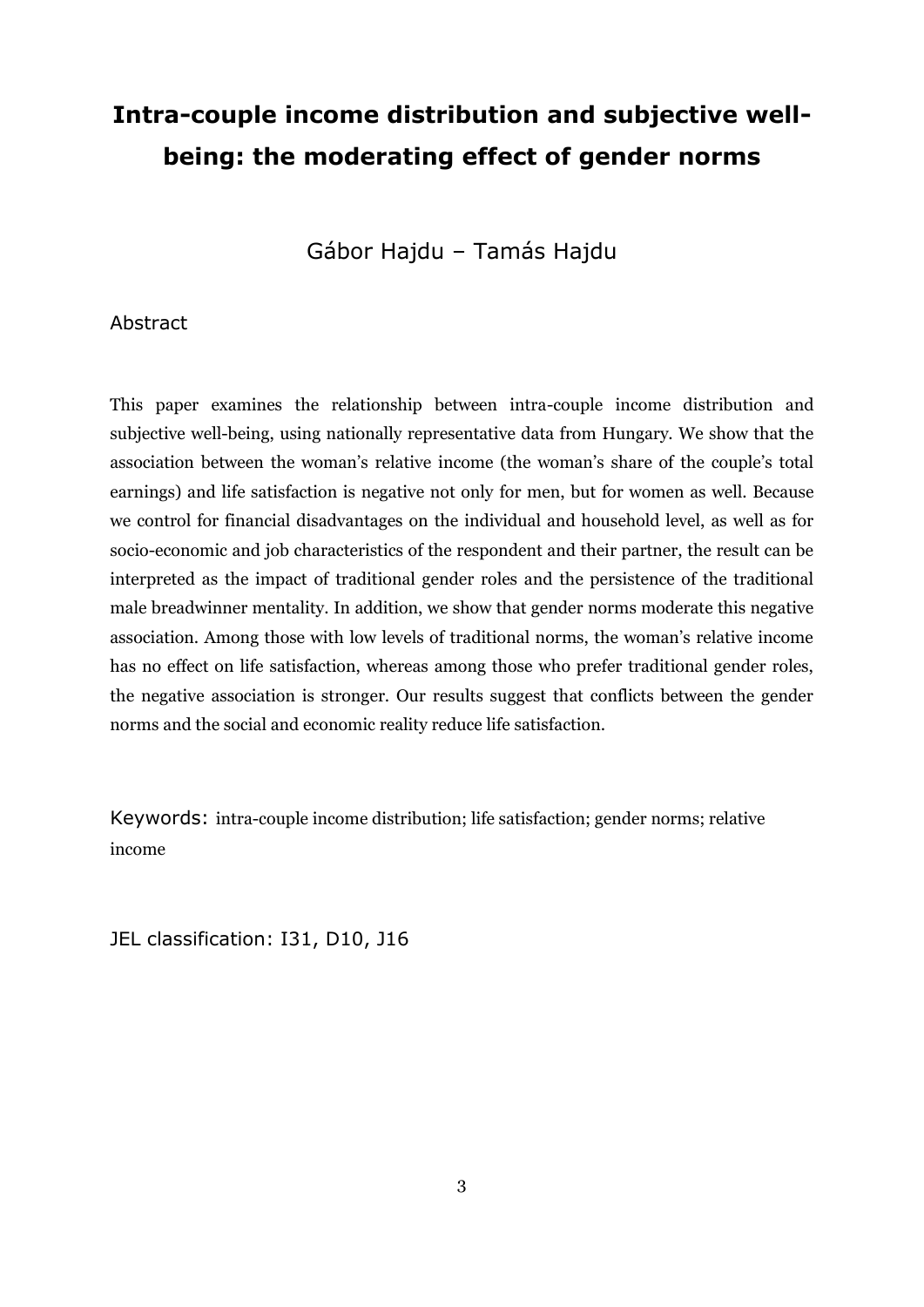# **Háztartáson belüli jövedelemeloszlás és szubjektív jóllét: a nemi szerepekkel kapcsolatos értékek hatása**

Hajdu Gábor – Hajdu Tamás

## Összefoglaló

A tanulmány a háztartáson belüli, partnerek közti jövedelemeloszlás és a szubjektív jóllét közti kapcsolatot vizsgálja reprezentatív magyar adatok segítségével. Bemutatjuk, hogy a nő relatív jövedelme (a partnerek összes jövedelmén belül a nő jövedelmi aránya) és az élettel való elégedettség közti kapcsolat negatív nem csak a férfiak, hanem a nők között is. Mivel az egyéni és háztartási szintű gazdasági hátrányokra, valamint a kérdezett és a partnere társadalmi-gazdasági jellemzőire és munkájával kapcsolatos változókra is kontrollálunk, az eredmények a tradicionális nemi szerepek és a férfiak elsődleges kenyérkereső szerepének hatásaként értelmezhetőek. Ezt támasztja alá, hogy a nemi szerepekkel kapcsolatos vélemények valóban módosítják a negatív kapcsolatot. A tradicionális nemi szerepeket kevésbé preferálók között a nő relatív jövedelme nincs kapcsolatban az élettel való elégedettséggel, míg a tradicionális nemi szerepeket preferálók körében a negatív kapcsolat erősebb. Eredményeink a nemi szerepekkel kapcsolatos elvárások és a társadalmi-gazdasági realitás közti konfliktus elégedettséget csökkentő hatására utalnak.

Tárgyszavak: partnerek közti jövedelemeloszlás, élettel való elégedettség, nemi szerepek, relatív jövedelem

JEL kódok: I31, D10, J16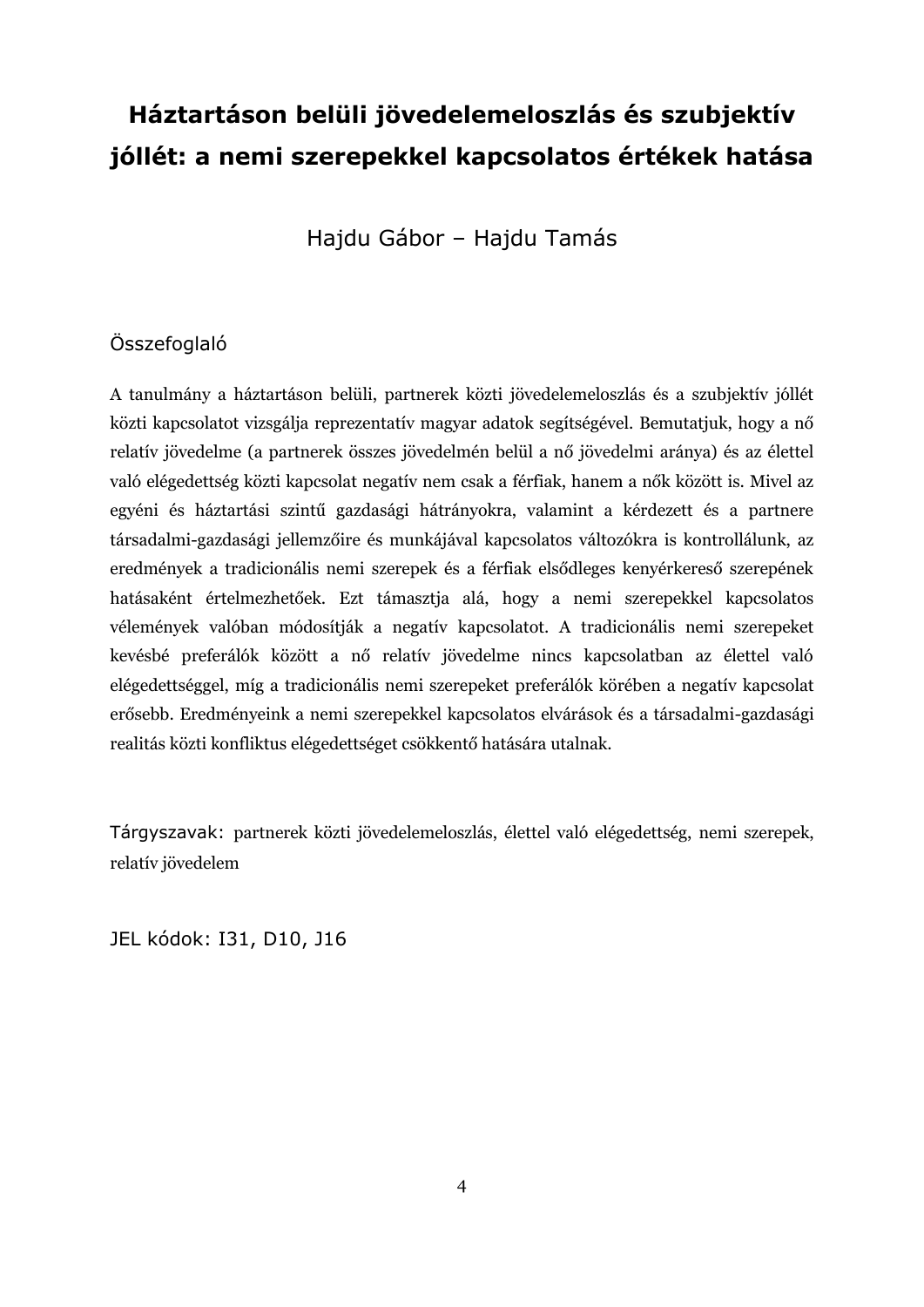#### **1. Introduction**

Over the last decades, subjective indicators of quality of life have gained growing significance in social sciences and social policy (Diener et al., 2009; Dolan and White, 2007; Helliwell et al., 2015; Kahneman and Krueger, 2006; Stiglitz et al., 2009). The impact of income and income distribution on subjective well-being is especially widely researched. Evidence about the effect of income inequalities (Alesina et al., 2004; Hajdu and Hajdu, 2014; Kelley and Evans, 2016; Schröder, 2016), absolute and relative income (Card et al., 2012; Clark and Oswald, 1996; D'Ambrosio and Frick, 2012; Ferrer-i-Carbonell, 2005) are well-known results of this research field. Although the effect of income comparison and different comparison groups are widely studied, intra-couple income distribution is a less researched area. The effect of intra-couple income distribution on the partners' subjective well-being can be considered as a special type of comparison that is primarily influenced by the partners' preferred contributions to the household budget and gender norms.

In this paper, we analyze the relationship between intra-couple income distribution and subjective well-being, using nationally representative data from Hungary. Our main research question is whether the partners' subjective well-being is influenced by the intracouple income distribution in the household. In addition, we also address the role of gender norms in this process.

This study might be especially interesting because in Hungary the prevalence of traditional values and gender roles is high, but in a European perspective the education and labor force participation gap between men and women is relatively low. Women's education level is above men's, and their activity rate is getting closer to men's. This leads to some tension between attitudes/preferences and the economic reality. Analyzing the relationship between the woman's relative income and her partner's satisfaction provides interesting insights about the effect of this tension, which is likely to be growing in the future, unless there is a substantial change in gender norms.

Previous research on this issue used Western European and American data (Ahn et al., 2014; Bertrand et al., 2015; Bonke, 2008; Eirich and Robinson, 2016; Furdyna et al., 2008; Rogers and DeBoer, 2001). It has found mostly negative associations between women's relative income and men's financial or marital happiness, whereas the results are mixed and less conclusive for women. In these papers, the negative associations are interpreted as the effect of the "male breadwinner mentality" or gender norms. However, most of these studies do not provide explicit empirical evidence: only two papers tested the moderating effect of traditional values, and only one of them found a significant impact.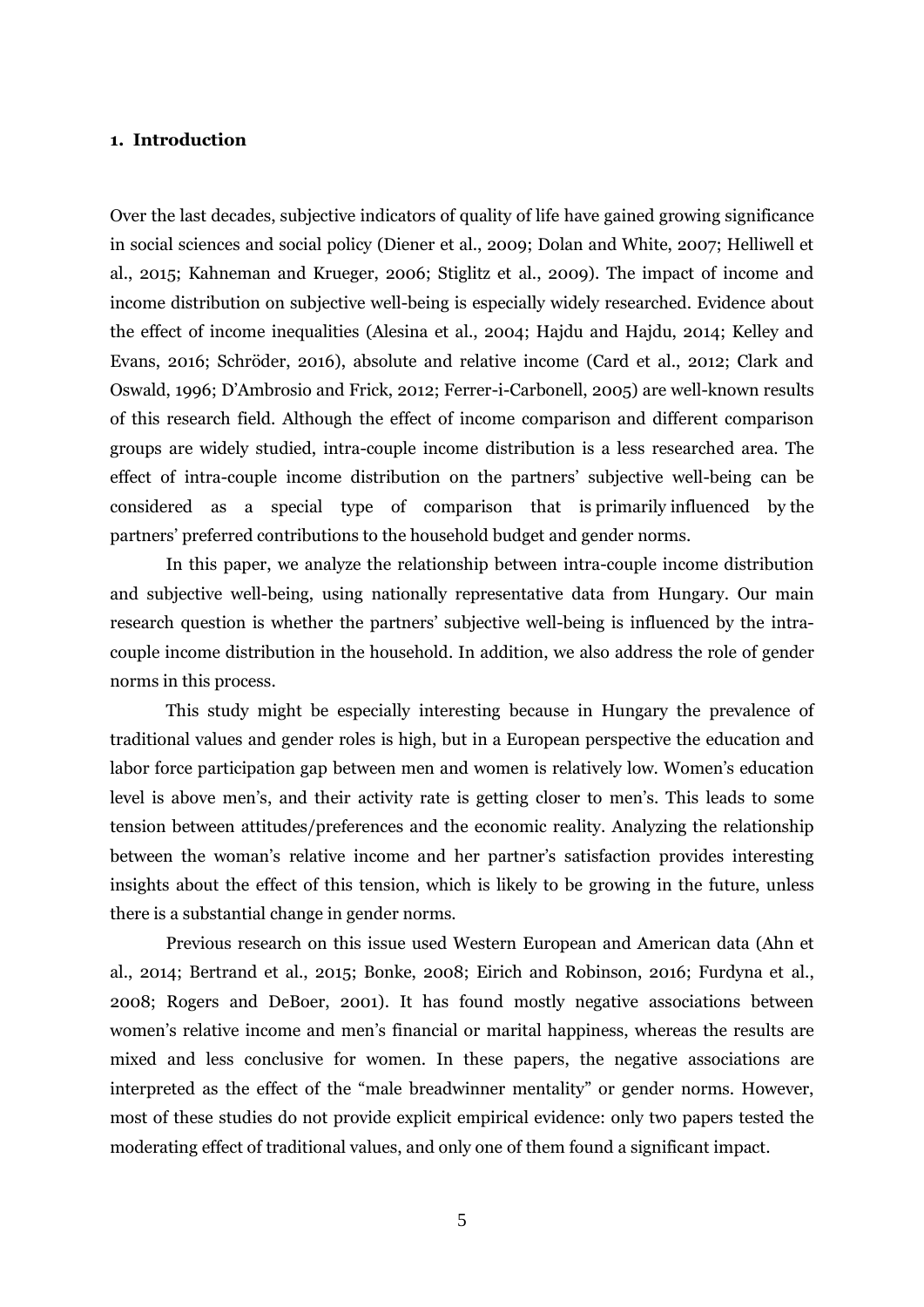The contribution of our paper is threefold. First, previous studies used data mostly from Western Europe and from the USA, but evidence from Eastern Europe is still missing, although, it is special region regarding traditional gender norms and values (Inglehart and Norris, 2003; Lück, 2005). Thus, our results could reveal interesting evidence about the dynamics of intra-couple income distribution and subjective well-being in a more traditional social environment. Second, the moderating effect of gender norms on the individual level is rarely tested. In this study, we analyze whether the association between intra-couple income distribution and satisfaction is indeed different for those who prefer equal gender roles and those who prefer traditional gender roles. Third, we also investigate how the type of relationship (cohabiting vs. marriage) changes the effect of the woman's relative income.

Our paper is structured as follows. First, we review the previous literature (Section 2), then, we briefly describe gender attitudes and gender gaps in terms of education and labor force participation in Hungary (Section 3). In Section 4, we present the data and the estimation method. In Section 5, we show our results, and how gender norms moderate the results, and lastly, we show the estimations in the subsamples of married and cohabiting respondents. Section 6 concludes.

#### **2. Literature**

One of the well-known results of the literature is that income comparison or relative income is an important determinant of subjective well-being (Clark et al., 2009; Clark and Oswald, 1996; Ferrer-i-Carbonell, 2005; Luttmer, 2005; Senik, 2009). Co-workers and friends are considered the most common reference groups, however, some papers analyze the effect of within family comparison: the effect of the woman's relative income on financial satisfaction or marital happiness.

The vast majority of research concentrates on the USA and Western-Europe. Using data of 11 Western-European countries, Bonke (2008) found that wives' financial satisfaction increases with their relative earnings, whereas husbands' financial satisfaction declines the more their wife earns. Only in the Scandinavian welfare states do both women and men prefer more or less egalitarian intra-household income distribution. Ahn, Ateca-Amestoy, and Ugidos (2014) have analyzed Spanish and Danish data concluding that Spanish women's financial satisfaction decreases as their contribution to the household income increases, but men are more satisfied the higher their contribution is. They interpret the result as evidence of the male breadwinner mentality among Spanish men and women. On the other hand, in the Danish sample, where gender attitudes are more egalitarian, they have found that the effect of an individual's share of labor income on financial satisfaction is positive both for men and for cohabiting women.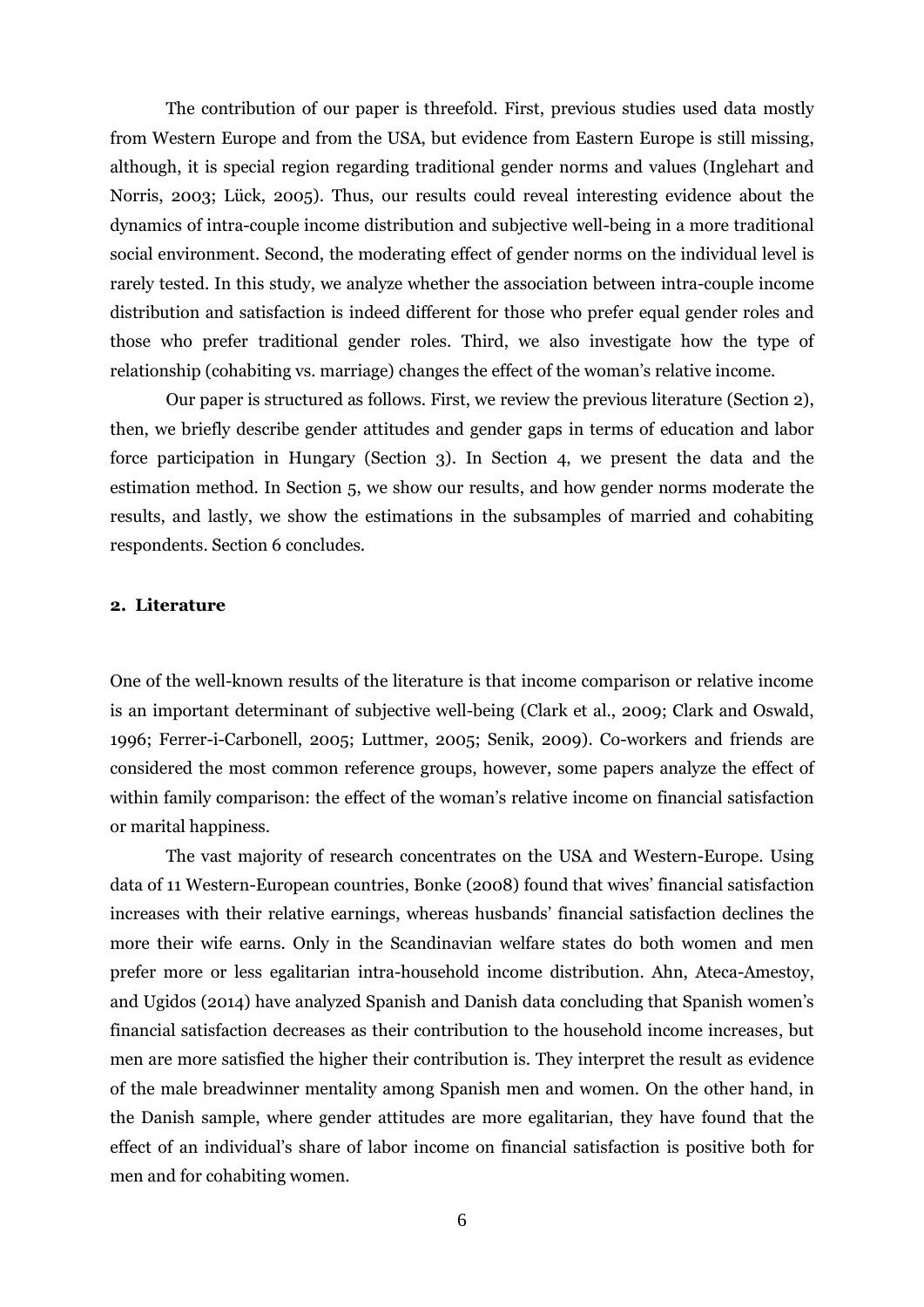Using American married individuals, Rogers and DeBoer (2001) have found that married women's marital happiness and psychological well-being are higher, but married men's psychological well-being is lower when women's relative contributions to the family income are increased. The authors conclude that "it is possible that the persistence of breadwinning expectations for men leads them to feel distress when women's proportional contributions increase, regardless of their own ability to contribute resources" (Rogers and DeBoer, 2001, p. 470). Using American married couples Bertrand et al (2015), in turn, examined how the wife's relative income affects marital happiness and other indicators of marriage quality. They have found that couples where the wife earns more than the husband tend to rate their marriage less happy, are more likely to think that their marriage is in trouble, and are more likely to report that they have discussed separation over the past year. This behavior is consistent with the social norm that "a man should earn more than his wife" (Bertrand et al., 2015, p. 572).

Only two papers provide explicit empirical analysis about the role of traditional values in the process of within-household income comparison. Furdyna, Tucker, and James (2008) analyzed the relationship between marital happiness and wife-to-husband income ratio in a sample of employed American wives. They found that the woman's higher income was strongly associated with lower marital happiness among religious African American wives (taking religiosity as an indicator of traditional values) and also among white wives with traditional gender values, whereas in other groups the relationship was less negative or was insignificant. They interpret the results "as illustrative of the expectations held for male economic behavior in traditional conceptions of marriage and the discontent that ensues when such expectations are unfulfilled" (Furdyna et al., 2008, p. 341). On the other hand, Eirich and Robinson (2016) find that full-time working married American individuals are more satisfied with their family's financial situation when they earn more money than they spouse – whether they are women or men. However, the authors have also found that traditional gender ideology does not moderate this association, and they conclude that social comparison processes (relative deprivation) can trump the traditional prescription of the male breadwinning role.

Evidence on this topic from outside Western-Europe and North-America is scarce, despite the fact that gender norms and preferred gender roles are different in other regions and countries (Lück, 2005), which might have consequences on the effect of intra-couple income comparison on subjective well-being.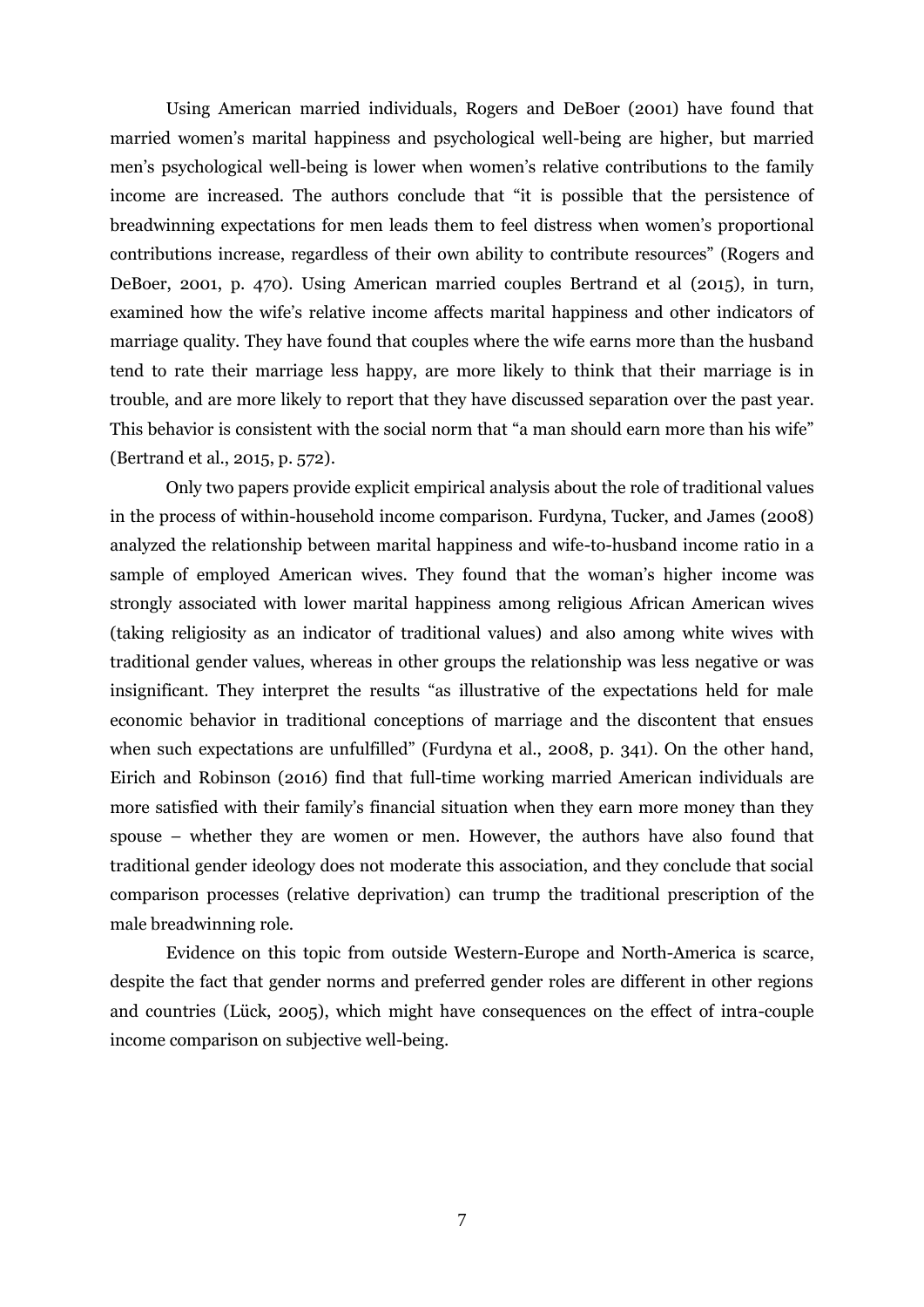#### **3. Gender attitudes and gender gaps in Hungary**

Compared to Europe, in Hungary the acceptance of traditional values and traditional gender roles is high (Lück, 2005; Pongrácz, 2006; Takács, 2008). The widespread prevalence of traditional roles is reflected by the fact that the Hungarian gap between the employment rates of women with and without children under 12 is among the highest in Europe<sup>1</sup>, i.e. it is women who tend to take care of children, which is in accordance with the traditional role specialization (European Commission, 2012, p. 37). The traditional attitudes can also be illustrated with the data of the 2010 European Social Survey. In Hungary, average agreement with two statements regarding gender roles (*"When jobs are scarce, men should have more right to a job than women"*, *"A woman should be prepared to cut down on her paid work for the sake of her family*") is among the highest in the 27 participating European countries.<sup>2</sup> On a 5-point scale, 53.5% and 54.0% of Hungarians answered that they "agree" or "strongly agree" with the statements, respectively.

These traditional attitudes seem to have been quite stable over the last twenty years. According to International Social Survey Programme data, the agreement with the statement *"A man's job is to earn money; a woman's job is to look after the home and family"* was similar in 1988 and 2012 (40.6% and 43.3%, respectively) and it was relatively high compared to other European countries.

On the other hand, the economic reality seems to be (at least partially) contradicting the gender attitudes. The gender wage gap decreased between 1986 and 2003 in Hungary (Lovász, 2010). Men's and women's labor market participation rates and their education level were becoming increasingly similar over the 20<sup>th</sup> century. [Figure 1](#page-8-0) depicts the historical educational differences between women and men between 1950 and 2010 and activity rate differences between 1996 and 2015. In 1950, men were six times more likely to have a university degree than women; while in the 2000s the female/male gap diminished and in 2010 women have more university degrees than men. Between 1996 and 2015, the ratio of activity rate of women and men in the 25-59 age group increased from .75 to .86, which means that the female/male activity gap decreased by 15 percent. In sum, in Hungary women's educational levels, skills and economic activity are close or similar to those of men.

 $\overline{a}$ 

<sup>1</sup> In 2010, the average gap was 12.1 percentage points in the EU-27, whereas the gap was 28.8 percentage points in Hungary.

<sup>2</sup> Specifically, it is the highest regarding the first, and seventh regarding the second statement.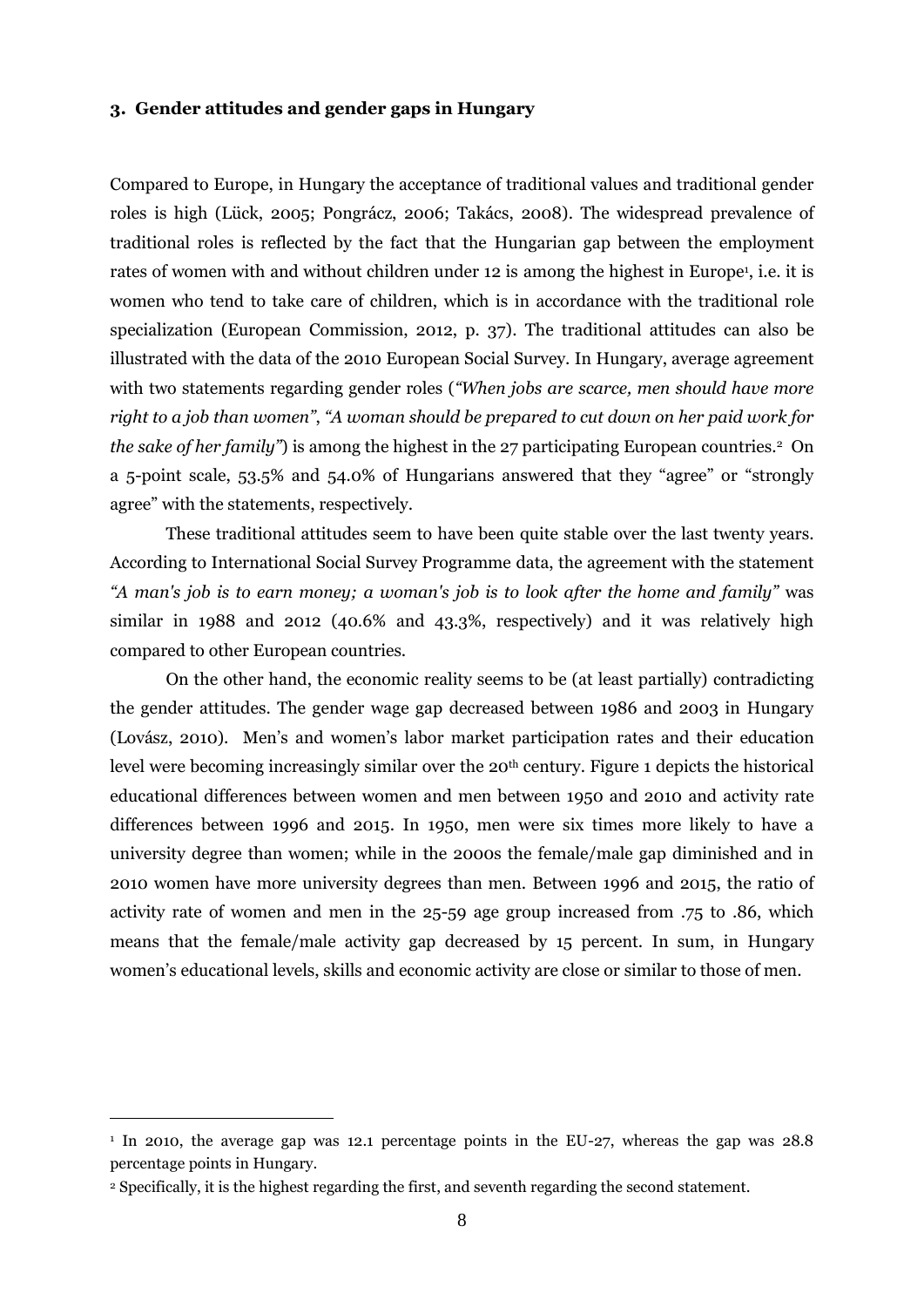<span id="page-8-0"></span>

**Female/male ratio of completed university degree and activity rate**

25), 1950-2010. Source: authors' calculation based on data of Barro - Lee (2013). Solid line: female/male ratio in activity rate (individuals aged 25-59), 1996-2015. Source: authors' calculation based on data of Eurostat [\(http://epp.eurostat.ec.europa.eu/portal/page/portal/employment\\_unemployment\\_lfs/](http://epp.eurostat.ec.europa.eu/portal/page/portal/employment_unemployment_lfs/data/database) [data/database\)](http://epp.eurostat.ec.europa.eu/portal/page/portal/employment_unemployment_lfs/data/database).

The tension between gender attitudes and the economic reality is reflected in data from European Institute for Gender Equality's (EIGE) Gender Equality Index Report (European Institute for Gender Equality, 2013). While traditional attitudes in Hungary are among the strongest in Europe, gender gap indicators related to labor force, the economy and education are around or below average in Hungary. For example, Hungary is below the EU- $27$  average and has the  $14<sup>th</sup>$  lowest position regarding the gender gap in average monthly earnings. The country is also below the EU-27 average and has the ninth lowest value regarding the gender gap in full-time equivalent participation in labor force. The gender gap both in the representation on boards of the largest companies and in the central bank's decision-making body is also below average and is in the lowest third among the EU-27 countries. The gender gap in Hungary regarding the number of those with tertiary education is also below average and has the  $14<sup>th</sup>$  lowest value among the EU-27.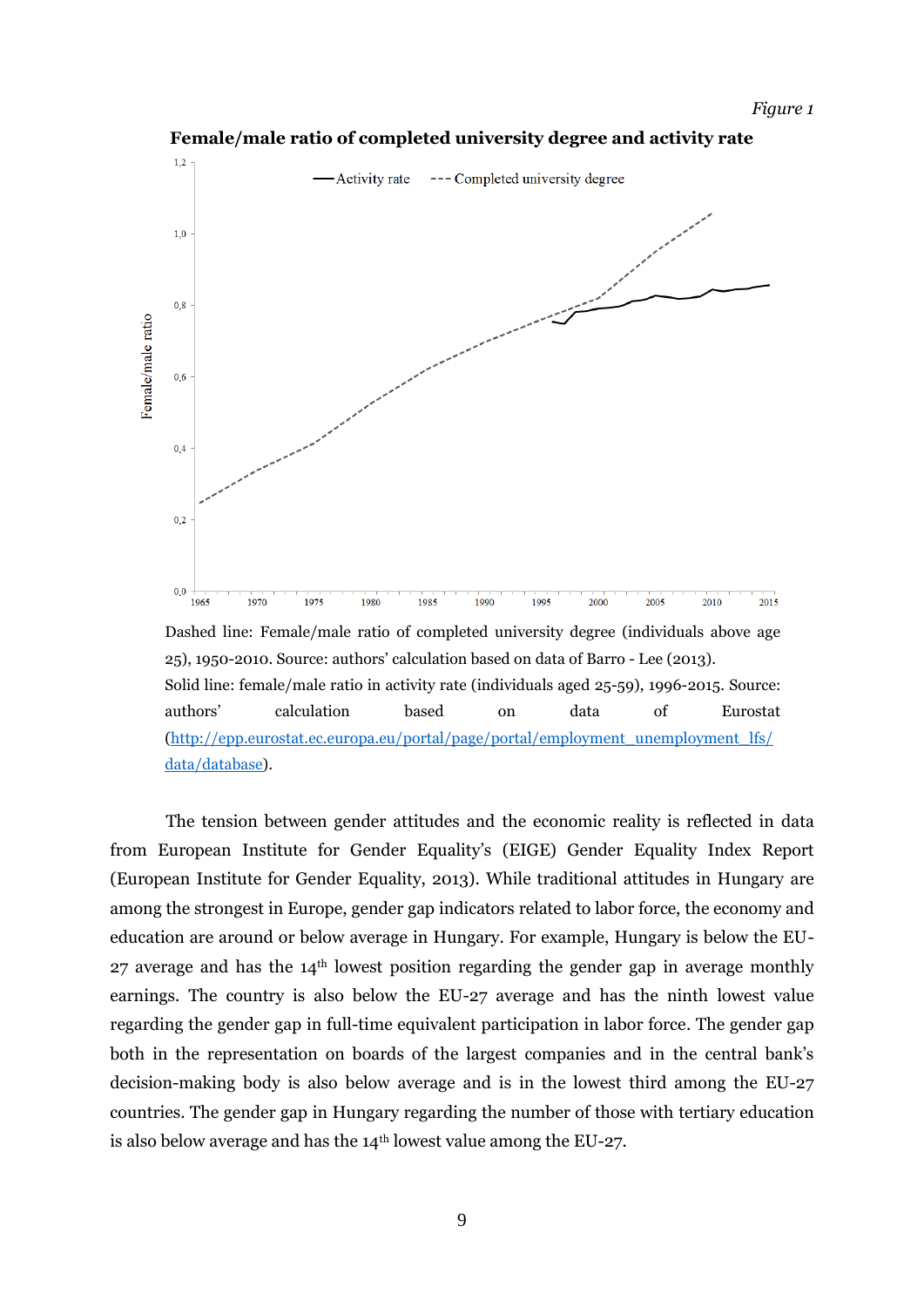Using data from ISSP 1994, Lück (2005) provides additional evidence showing that in Eastern-Europe support for traditional gender roles and for female employment is high, which can be explained by economic necessities and the experience of socialism, that enforced female labor force participation. To sum up, it seems that Eastern-Europe (and Hungary) can be regarded as a special region where a significant group of people experience tensions between preferred gender roles and the economic reality, or between the cultural and structural phenomena of breadwinning (Zuo, 2004).

#### **4. Data and empirical strategy**

#### 4.1. *Data*

We use the 2004-2005 wave of the panel survey *Turning Points of the Life Course* conducted by the Hungarian Demographic Research Institute*.* This survey is the Hungarian part of a European panel survey (*Generations and Gender Programme, GGP*).

In this survey, subjective well-being was measured with a global question about life quality on an 11-point scale (ranging from 0 to 10): "How satisfied are you with the way your life's worked out up till now?" Income of the respondent, income of her/his partner, and household income were measured also with single questions ("If you add up all your income, how much is your/your partner's/your household's total net income in an average month?").

The initial sample size is 13 542. We exclude from the sample respondents who did not have a partner (4 657 observations) or lived with a same-sex partner (3 observations). Respondents with missing life satisfaction and income variables are also excluded (26 and 842 observations, respectively). Two observations are excluded because of missing sampling weight variable. The final sample size is 8 012.

Intra-couple income distribution is measured with the woman's share in the couple's total earnings:

$$
R_i = \frac{I_i^W}{I_i^W + I_i^M},
$$

 $\overline{a}$ 

where  $I_i^W$  $I_i^W$  is the woman's monthly income,  $I_i^M$  is the man's monthly income. Thus,  $R_i$  is the woman's relative income for individual *i*. If individual *i* is male, *R<sup>i</sup>* measures his partner's share in his and his partner's total income; if individual *i* is female, *R<sup>i</sup>* measures her share in her and her partner's total income.<sup>3</sup>  $R_i$  takes the value 1 if only the man has an income; it

<sup>3</sup> We will refer to this variable as the woman's relative income (WRI).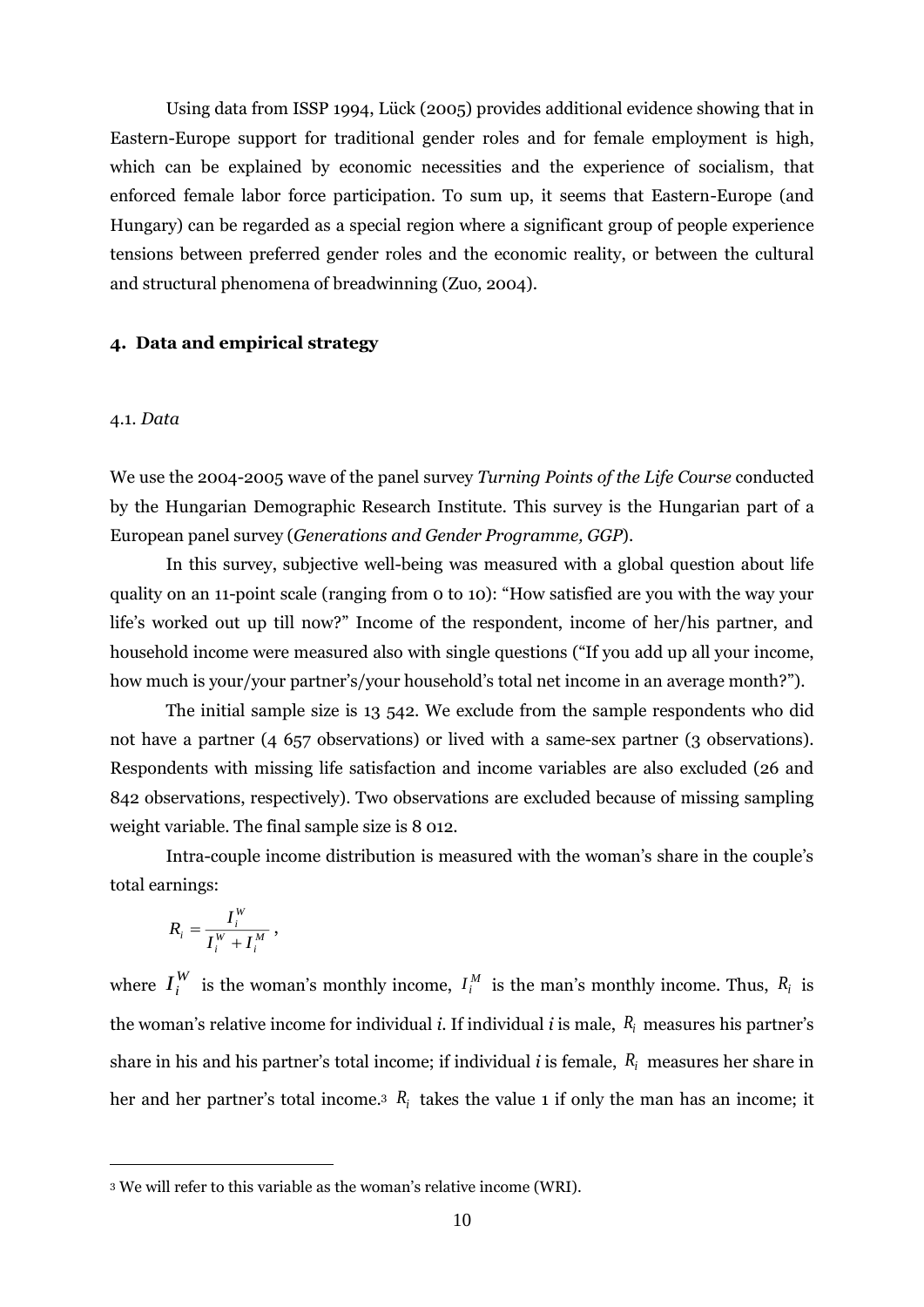takes the value 0 if only the woman has an income; and it takes the value 0.5 if individual incomes are equal.

#### *4.2. Empirical strategy*

We estimate the following OLS model:

$$
S_i = \beta_0 + \beta_1 R_i \times D_i^W + \beta_2 R_i \times D_i^M + \beta_3 \mathbf{X}_i + \varepsilon_i,
$$

where  $S_i$  is the life satisfaction of individual *i*,  $R_i$  denotes the woman's relative income for individual *i*,  $D_i^W$  and  $D_i^M$  are indicator variables that take the value 1 for women and men, respectively.  $\mathbf{X}_i$  is a vector of the personal characteristics of individual *i*.4

We focus on coefficients  $\beta_1$  and  $\beta_2$  that show the relationship between the woman's share in the couple's total earnings and life satisfaction for women and men, respectively. A negative  $\beta_1$  or  $\beta_2$  coefficient indicates that the higher the woman's relative income, the lower the life satisfaction of the female or male member of the couple. Positive coefficients indicate reversed correlation, i.e. satisfaction of the female or male member increasing with the increase in the woman's share of the couple's earnings.

The omitted variable bias could be a potential problem in our estimation, since the woman's relative income correlates with several characteristics of the respondent and the household that might influence life satisfaction (e.g. health status of the household members, absolute income level, working hours). To address this endogeneity concern, in our models we use a rich set of control variables. These variables include the individual characteristics of the respondent's and the partner's: age, squared age, health status, education, labor force status, and working hours in the last week, as well as the respondent's sex and personal income. In addition, we control for other characteristics of the household: household income, the number of household members under age 18, indicators for health problems of other household members, arrears on utility bills in the last 12 months, flat size (square meters in a logarithmic form), and settlement type.

After controlling these variables,  $\beta_1$  and  $\beta_2$  reflect (i) the effect of personal power, advantages, and consumption opportunities in the household, and (ii) the effect of failure or success of the fulfilment of the prescribed gender roles. The former effect depends on the personal contribution to the household budget, i.e. the coefficient on the woman's relative income is supposed to be positive for women and negative for men. On the other hand, traditional norms prescribe that the man should earn more than the woman. If a woman's relative income is high, these traditional norms are violated, i.e. the coefficient on the

 $\overline{a}$ 

<sup>4</sup> Summary statistics of these variables are shown in [Table A1](#page-25-0) in the Appendix.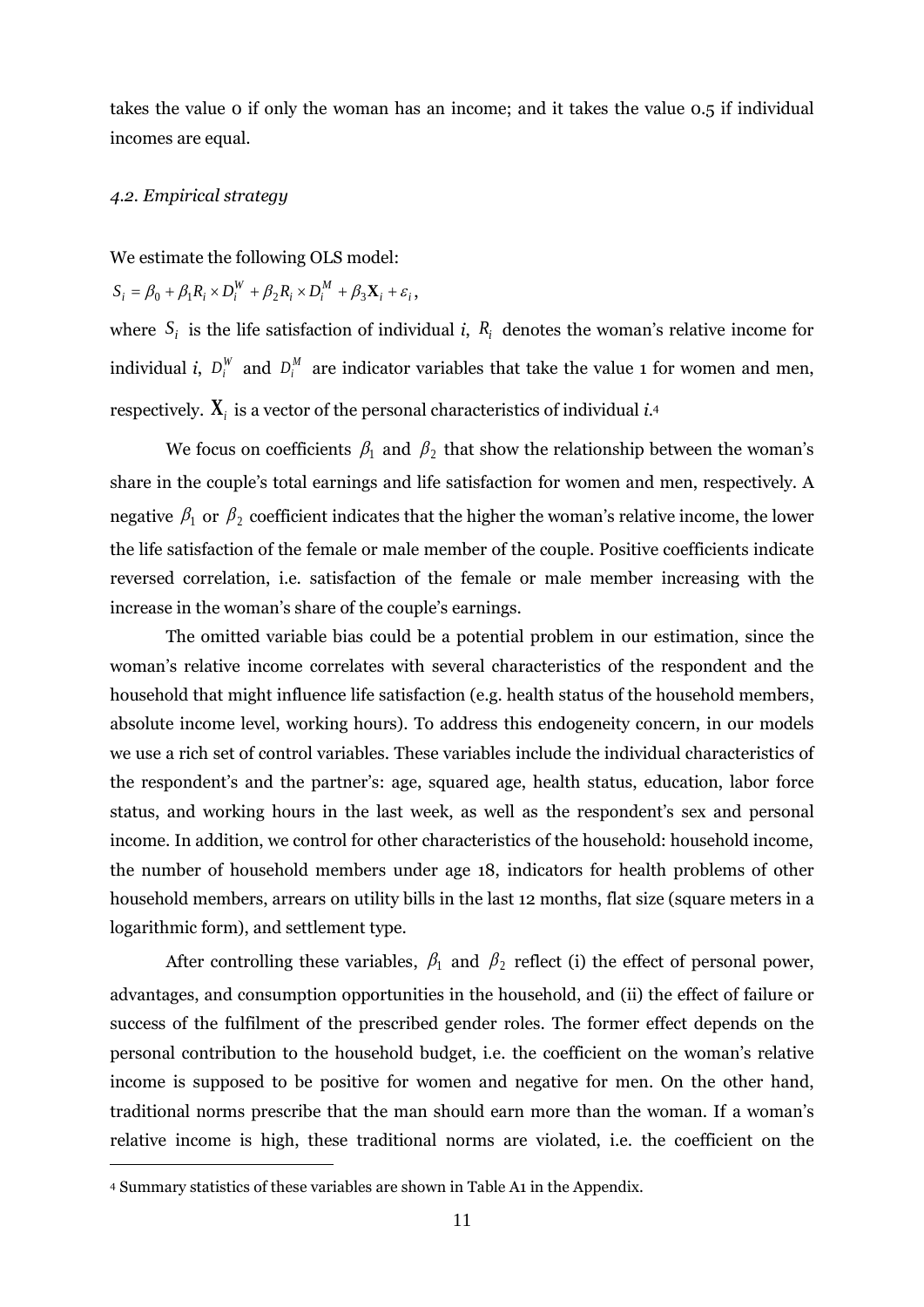woman's relative income is supposed to be negative both for women and men. Thus,  $\beta_1$ reflects the negative effect of gender norms and the positive effect of personal power, advantages, and consumption opportunities for women, whereas  $\beta_2$  reflects the negative effect of gender norms and the negative effect of personal power, advantages, and consumption opportunities for men.<sup>5</sup> Thus, if estimations of  $\beta_1$  and  $\beta_2$  are negative, we can interpret the results as the effect of preferred traditional gender roles; if  $\beta_1$  is positive and  $\beta_2$ is negative, we observe the effect of the woman's relative income through the channel of personal power, advantages, and consumption opportunities in the household.

#### **5. Results**

 $\overline{a}$ 

<span id="page-11-0"></span>[Figure 2](#page-11-0) shows the bivariate relationship between women's relative income and life satisfaction for women and men.<sup>6</sup> The dashed line depicts women's satisfaction, and the solid line depicts men's satisfaction. In both groups, life satisfaction decreases the higher the woman's share in the couple's total earnings.

*Figure 2*



#### **Life satisfaction and women's relative income**

Note: Non-parametric regressions

<sup>5</sup> Since we controlled for the effect of individual income, we suppose that the effect of gender roles is stronger than the effect of personal power, advantages, and consumption opportunities. Moreover, since women do not seem to gain the same advantages from earnings that men do (Steil and Weltman, 1991; Tichenor, 1999), we can also assume that the effect of personal power, advantages, and consumption opportunities is weaker for women than men.

<sup>6</sup> Non-parametric regressions using the *lpoly* function of Stata.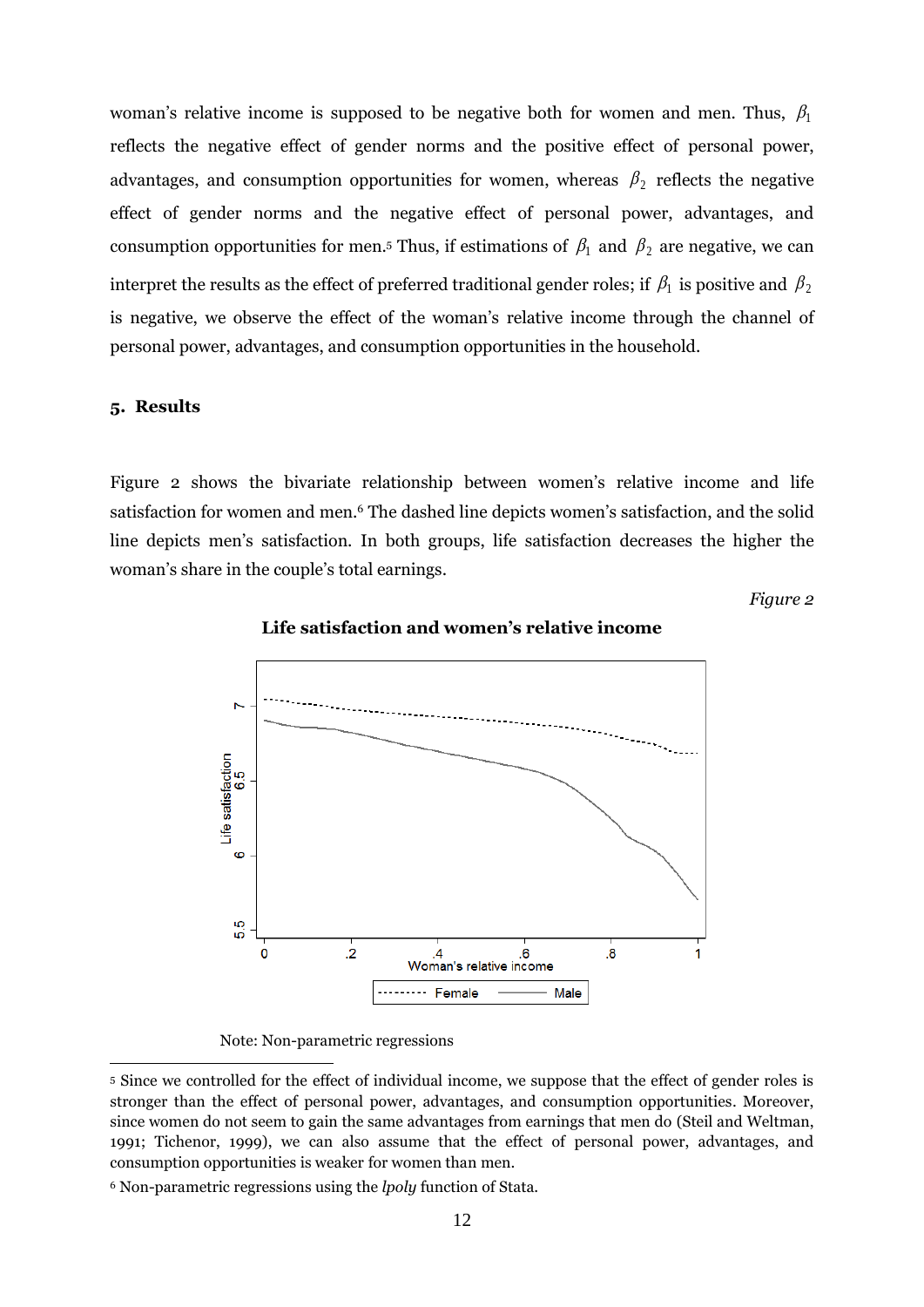For men, if the woman's relative income is above 0.5, i.e. when the woman's income is higher than the man's, the relationship is steeper. The negative correlation for women suggests that we might explain the results with the expectations about gender roles. If the woman's income exceeds her husband's, this might cause distress and conflicts.

The results of the regressions are shown in [Table 1.](#page-12-0) Model 1 includes only the woman's relative income and the respondent's sex as right-hand side variables. In this model, coefficients on the woman's relative income are negative. The coefficient is larger in absolute terms for male respondents than for female respondents – in accordance with the results of Figure 3. Model 2 includes the control variables.<sup>7</sup> After controlling for the respondent's characteristics, partner's characteristics, household's characteristics, the woman's relative income correlates negatively with life satisfaction both for men and women. The estimated coefficient is −0.842 for male respondents, and −0.470 for female respondents. This means that if we compare two men with one standard deviation above and below men's average income share (75% vs. 40%), then we obtain a 0.295 point satisfaction difference. A similar comparison of two women with a 25% and 60% income share yields a −0.165 point difference. <sup>8</sup>

It is worth noting that the woman's relative income correlates negatively with life satisfaction not only for men but also for women, in contrast to results from West-European and American samples (Ahn et al., 2014; Bonke, 2008; Rogers and DeBoer, 2001). However, our results are similar to those obtained in countries where traditional gender norms are stronger (Ahn et al., 2014; Zhang and Tsang, 2012).

*Table 1*

<span id="page-12-0"></span>

| Life satisfaction and women's relative income, OLS |              |                     |       |            |              |       |  |  |
|----------------------------------------------------|--------------|---------------------|-------|------------|--------------|-------|--|--|
|                                                    |              | $\left( 1\right)$   |       |            | (2)          |       |  |  |
|                                                    | $\, {\bf B}$ | Robust<br><b>SE</b> | p     | B          | Robust<br>SE | p     |  |  |
| Woman $\times$ WRI                                 | $-0.538$     | (0.179)             | 0.003 | $-0.470$   | (0.231)      | 0.042 |  |  |
| $Man \times WRI$                                   | $-1.290$     | (0.187)             | 0.000 | $-0.842$   | (0.246)      | 0.001 |  |  |
| Controls                                           | No           |                     |       | <b>Yes</b> |              |       |  |  |
| Adjusted $\mathbb{R}^2$                            | 0.012        |                     |       | 0.172      |              |       |  |  |
| N                                                  | 8012         |                     |       | 8012       |              |       |  |  |

Dependent variable: Life satisfaction. WRI: Woman's relative income. Controls: personal income; household income; respondent's sex, age, squared age, education, labor force status, working hours in

 $\overline{a}$ 

<sup>7</sup> The detailed results are shown in [Table A2](#page-26-0) in the Appendix.

<sup>8</sup> The difference is negative because the life satisfaction of a woman with an 0.60 income share is lower than the life satisfaction of a woman with an 0.25 income share.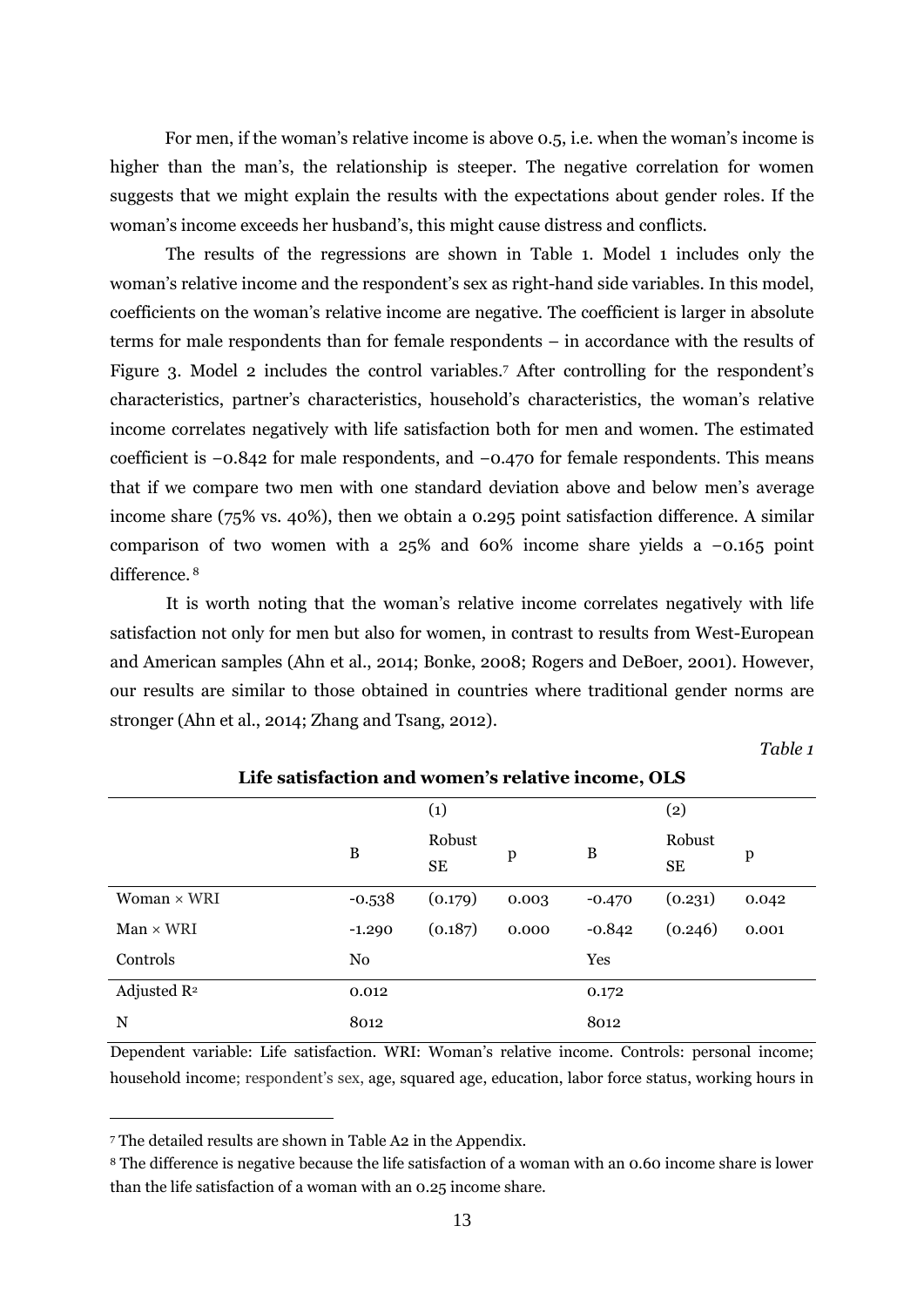the last week, health problems; partner's age, squared age, education, labor force status, working hours in the last week, health problems; number of household members under age 18; number of adult household members; health problems of other household members; type of relationship; flat size (in logarithmic form); arrears on utility bills in the last 12 months; settlement type. Dummies are included for missing regressors.

Since our regression model includes the most important characteristics of the partners and the household, in accordance with the previous literature (Ahn et al., 2014; Furdyna et al., 2008; Rogers and DeBoer, 2001) we can interpret the negative coefficients as the impact of traditional gender norms, i.e. as the impact of the prescription that a man should earn more than his partner. These traditional norms imply that the higher the woman's economic contribution the more the man's breadwinning role is questioned, which leads to lower life satisfaction.

#### *5.1. Robustness of the results*

 $\overline{a}$ 

Next, we test the robustness of the estimations. On the one hand, we use restricted (more homogeneous) samples and alternative estimation methods [\(Table 2\)](#page-14-0), on the other hand, we allow a non-linear association between life satisfaction and the woman's relative income [\(](#page-15-0) [Figure](#page-15-0) *3*).

The results obtained from the restricted samples are shown in [Table 2.](#page-14-0) Row 1 includes observations where both the respondents and their partner have positive incomes. Then, we restrict the sample to 25-60 year-old respondents (Row 2). The next model includes only two-person households (Row 3). The estimated coefficients have similar signs and similar magnitude to the main results. However, the estimations are less precise in these models because of the smaller sample sizes. In Row 4, we estimate an ordered logit model rather than OLS specification to show that using this model is more suitable for the ordered nature of the dependent variable do not alter the results. We also estimate a Probit-adapted OLS (POLS) model (van Praag and Ferrer-i-Carbonell, 2008) that considers the categorical life satisfaction variable as ordinal, and cardinalizes it by assuming that satisfaction is normally distributed. Using the cardinalized satisfaction variable, a standard OLS estimation can be applied. The result of the POLS approach is shown in Row 5. The overall conclusion of these alternative estimation methods is that the association of the woman's relative income with life satisfaction is not altered by these sensitivity analyses.<sup>9</sup>

<sup>9</sup> The estimated coefficients of the POLS method have a smaller magnitude because the variance of the cardinalized satisfaction variable is half the variance of the original variable.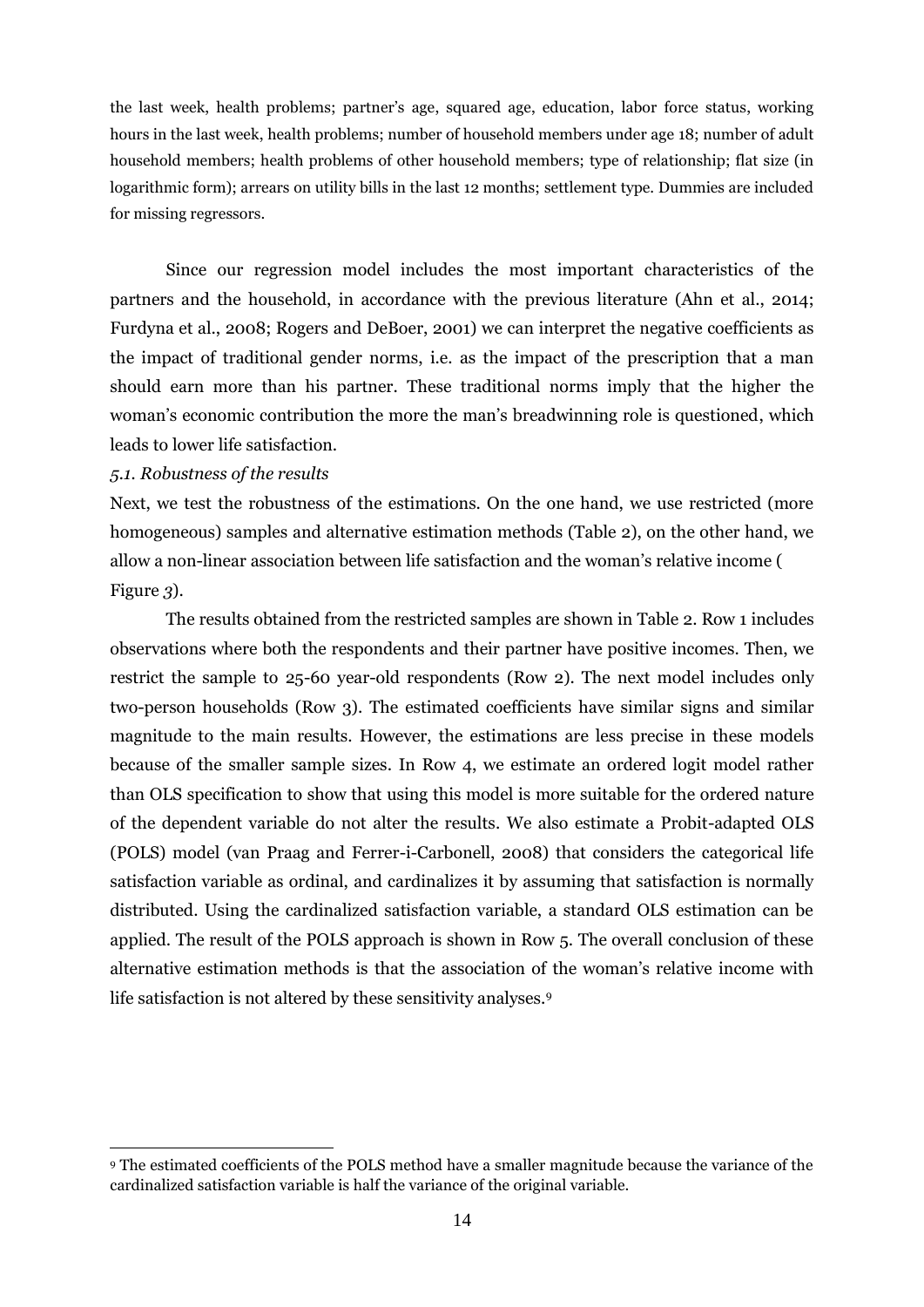|     | Life satisfaction and women's relative income, robustness analyses, OLS |              |                    |              |          |                  |              |                            |      |
|-----|-------------------------------------------------------------------------|--------------|--------------------|--------------|----------|------------------|--------------|----------------------------|------|
|     |                                                                         |              | Woman $\times$ WRI |              |          | $Man \times WRI$ |              |                            |      |
|     |                                                                         | $\, {\bf B}$ | <b>SE</b>          | $\mathbf{p}$ | $\bf{B}$ | <b>SE</b>        | $\, {\bf p}$ | Adjusted<br>R <sup>2</sup> | N    |
| (1) | Both partners have positive income                                      | $-0.475$     | (0.270)            | 0.079        | $-0.840$ | (0.281)          | 0.003        | 0.173                      | 7616 |
| (2) | Age: 25-60                                                              | $-0.478$     | (0.264)            | 0.070        | $-0.922$ | (0.293)          | 0.002        | 0.200                      | 5433 |
| (3) | Both partners have positive income,<br>age: 25-60                       | $-0.538$     | (0.315)            | 0.088        | $-0.794$ | (0.337)          | 0.018        | 0.204                      | 5132 |
| (4) | Ordered logit                                                           | $-0.486$     | (0.251)            | 0.053        | $-0.892$ | (0.265)          | 0.001        | $0.049$ <sup>a</sup>       | 8012 |
| (5) | Probit-adapted OLS                                                      | $-0.242$     | (0.120)            | 0.044        | $-0.423$ | (0.126)          | 0.001        | 0.165                      | 8012 |

<span id="page-14-0"></span>Dependent variable: Life satisfaction. Robust standard errors are in parentheses. WRI: Woman's relative income. All regressions include the same control variables as in Table 1.

 $^{\rm a}$ Pseudo R $^{\rm 2}$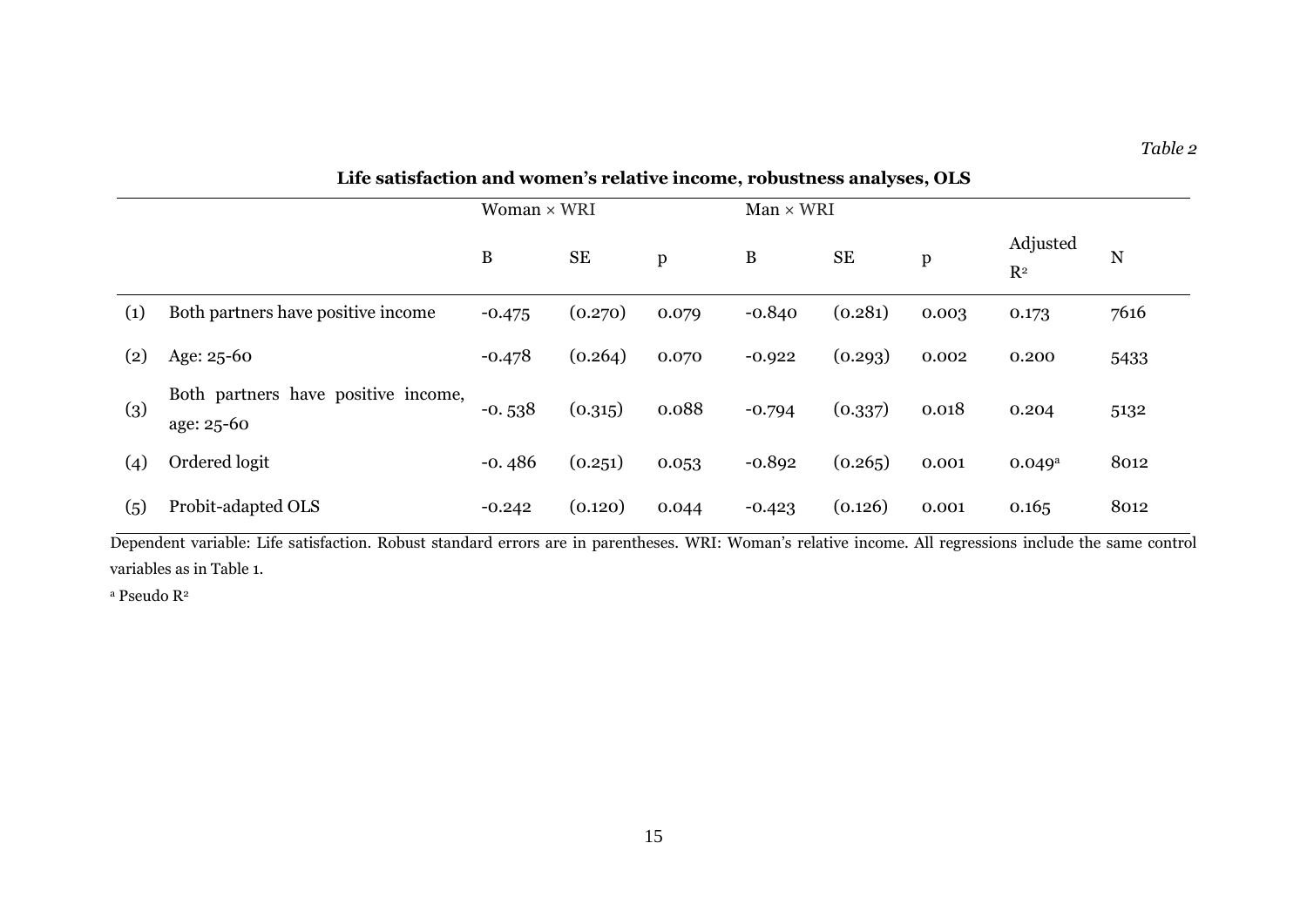Next, we test whether the results remain similar if we allow the relationship between life satisfaction and the woman's relative income to be non-linear. For example, if equal contribution is preferred, then we should observe a reverse U-shaped relationship. We check this in two ways. First, we include squared terms for the woman's relative income in the models. Second, we replace the original variable with ten categorical variables: they indicate if the woman's relative income is between 0.0 and 0.1, 0.1 and 0.2, … 0.9 and 1.0.

[Figure](#page-15-0) 3 depicts the results.<sup>10</sup> Allowing non-linear effects does not change the main conclusion: life satisfaction of both women and men is lower when the woman's relative income is higher, and we do not observe a strong reverse U-shaped relationship.

<span id="page-15-0"></span>*Figure 3*



**Woman's relative income by respondents' sex**

#### *5.2. Heterogeneity*

 $\overline{a}$ 

#### *5.2.1. Preferred gender norms*

If our interpretation is correct and the negative coefficients on the woman's relative income is mainly caused by the impact of traditional gender norms, then the estimated coefficients should be stronger for those who prefer traditional gender roles and should be weaker (or even zero or positive) for those who prefer egalitarian gender roles. The moderating effect of

<sup>10</sup> Detailed results are in [Table A3](#page-28-0) and [Table A4](#page-29-0) in the Appendix.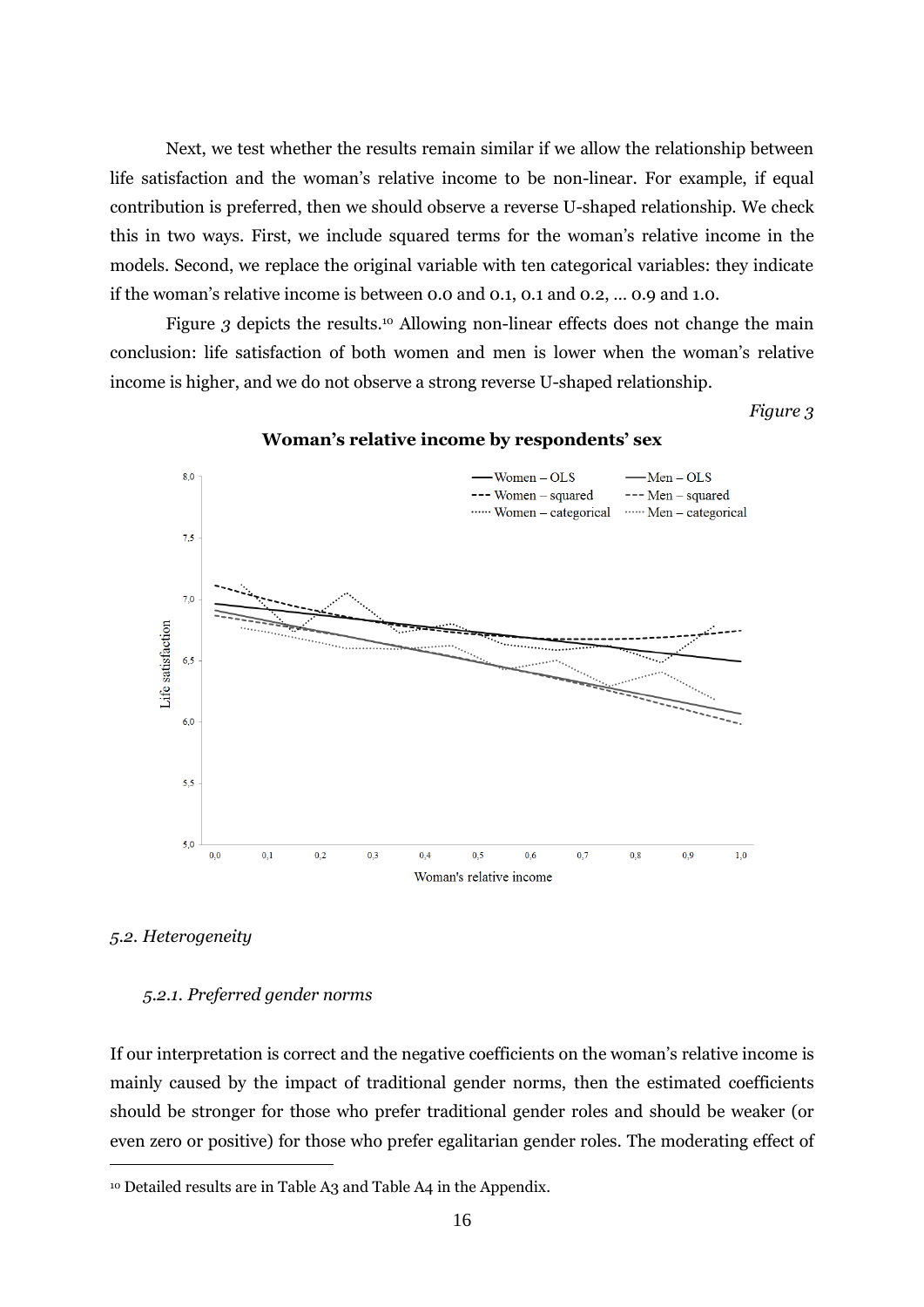traditional values has rarely been tested in the literature. Nevertheless, most papers that have found that the woman's relative income had a negative effect interpreted these results as the effect of the male breadwinner mentality (e.g. Bertrand et al., 2015; Rogers and DeBoer, 2001).

To test the moderating effect of gender norms, we split the sample into two groups by gender values. We construct a variable that measures preference for traditional gender roles, using respondents' agreement with the following five statements:

- 1. Overall, men make better political leaders than women.
- 2. A pre-school child is likely to suffer if his/her mother works.
- 3. If parents get divorced, it is better for the child to stay with the mother than with the father.
- 4. When jobs are scarce, men should have more right to a job than women.
- 5. Working for pay should be more important for the man, while looking after the home and children should be more important for the woman, even if both have jobs.

Respondents were asked to indicate their agreement with the first four statements on a 5-point scale (from  $1 -$  'strongly disagree' to  $5 -$  'strongly agree') and with the fifth statement on a 3-point scale ('disagree', 'neither agree nor disagree', or 'agree'). The measure of attitudes toward gender norms is created as a principal component of these five variables.<sup>11</sup> Then using this new variable, we divide the sample into two groups: respondents above the average, who prefer more traditional gender norms, and respondents with below average traditional gender attitudes. 12

We regressed life satisfaction on the woman's relative income interacted with the respondent's sex and the indicator variables of the two gender norm groups.<sup>13</sup> [Table 3](#page-17-0) reports the results. The estimated coefficient for women with below average traditional attitudes is close to zero (−0.191), whereas the coefficient for men with below average traditional attitudes is considerably smaller than in the whole sample (−0.439). For respondents with traditional gender attitudes, the estimated coefficients are considerably higher: −0.807 for

 $\overline{a}$ 

<sup>&</sup>lt;sup>11</sup> The results are similar when the variable is calculated as the mean of the five variables.

<sup>&</sup>lt;sup>12</sup> We have decided to use this cut point to have a sufficient number of observations in both groups. Respondents in the second group have in fact equal or slightly traditional gender norms: when we rescale our gender norm variable to the original 1 to 5 scale, 58% of the respondents in this group are below the midpoint. The cut point is 3.46 on the original 1 to 5 scale.

<sup>13</sup> Technically, the regression model consists of four three-way-interaction terms: the main effects of the sex of the respondent and the gender norm groups (two dummy variables), and the two-way interactions between the latter two variables (one interaction term). The direct effect of women's relative income is excluded – as from the main model above. The four three-way-interaction terms measure the effect of women's relative income for those women and men who prefer more equal gender roles, among those women and men who prefer more traditional gender roles.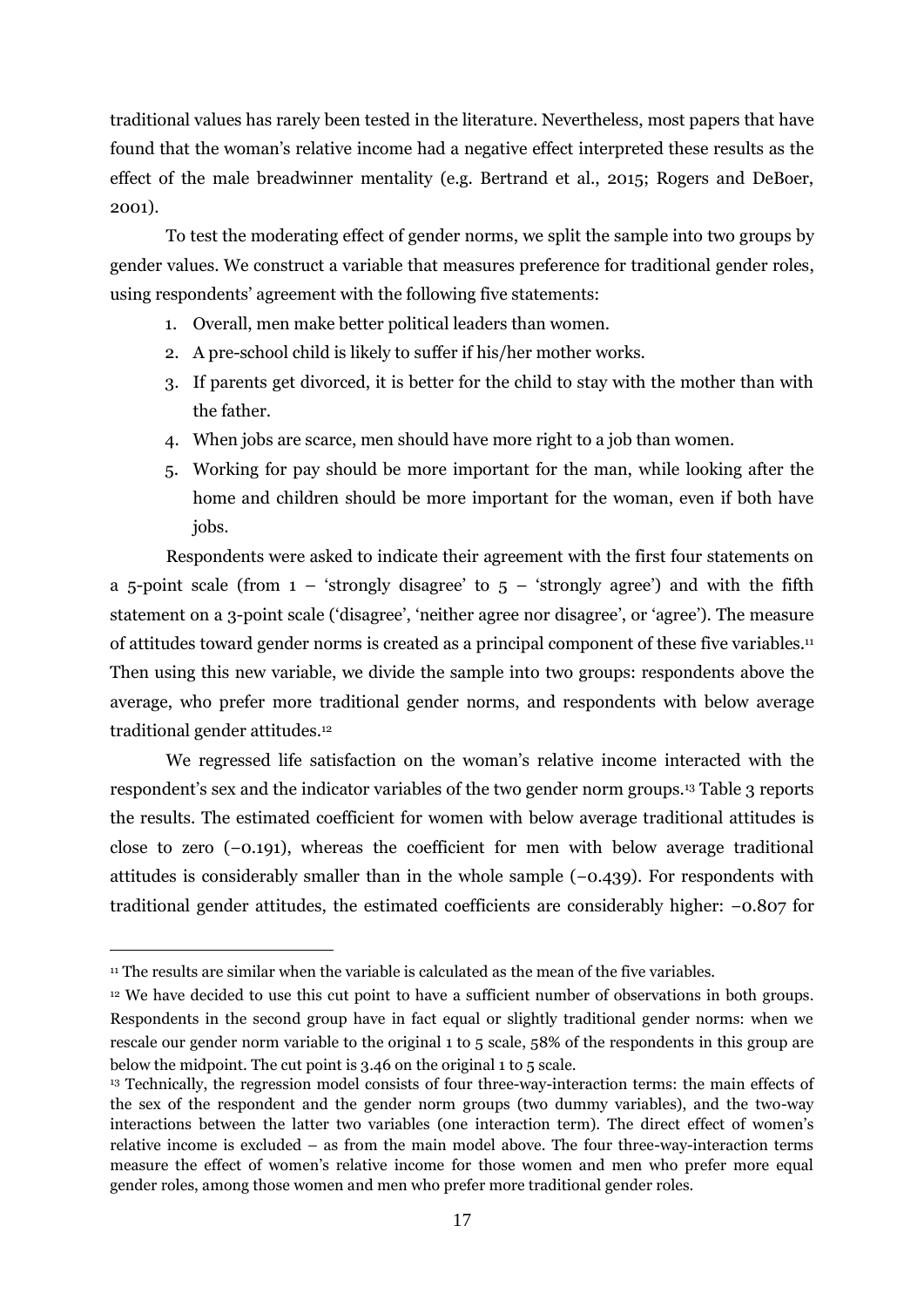women, and −1.116 for men. These coefficients are significantly higher in absolute terms than coefficients for respondents with below average traditional gender attitudes both for women and men (p-values on the test of equal coefficients are 0.077 and 0.038, respectively).

These results confirm that preferred gender norms indeed play an important role in the explanation of the negative correlation between the woman's relative income and life satisfaction. The woman's relative income and life satisfaction correlate negatively primarily for those who prefer traditional gender roles; however there are zero or insignificant and negative correlations for those with more equal gender norms. Our results corroborate the finding of Furdyna et al. (2008), who showed that dissatisfaction among those with traditional conceptions of gender role ensues when traditional male breadwinning expectations are unfulfilled.

*Table 3*

<span id="page-17-0"></span>

| The moderating enect of preferred genuer roles, OLD             |          |              |       |  |  |  |
|-----------------------------------------------------------------|----------|--------------|-------|--|--|--|
|                                                                 | B        | Robust<br>SE | p     |  |  |  |
| Woman $\times$ Traditional attitudes: lower level $\times$ WRI  | $-0.191$ | (0.276)      | 0.488 |  |  |  |
| Woman $\times$ Traditional attitudes: higher level $\times$ WRI | $-0.807$ | (0.314)      | 0.010 |  |  |  |
| Man $\times$ Traditional attitudes: lower level $\times$ WRI    | $-0.439$ | (0.300)      | 0.143 |  |  |  |
| Man $\times$ Traditional attitudes: higher level $\times$ WRI   | $-1.116$ | (0.286)      | 0.000 |  |  |  |
| Controls                                                        | Yes      |              |       |  |  |  |
| Adjusted $\mathbb{R}^2$                                         | 0.173    |              |       |  |  |  |
| N                                                               | 7497     |              |       |  |  |  |

**The moderating effect of preferred gender roles, OLS**

Dependent variables: Life satisfaction. Robust standard errors are in parentheses. WRI: Woman's relative income. Controls: same control variables as in Table 1, and additional control variables: gender role attitudes, respondent's sex  $\times$  gender role attitudes. Dummies are included for missing regressors, except of gender role attitudes.

#### *5.2.2. Type of relationship*

In a sample of Chinese married women, Zhang and Tsang (2012) found that women married to a husband with a lower income were less happy with their marriage than women married to a husband with a higher or equal income. However, this result is moderated by being more strongly committed to the relationship. Among those with higher commitments, there was no correlation between the woman's relative income and marital happiness, whereas among those with lower commitments there was a negative correlation. There is also evidence that cohabiters are less committed to their relationship and to their partner (Stanley et al., 2004).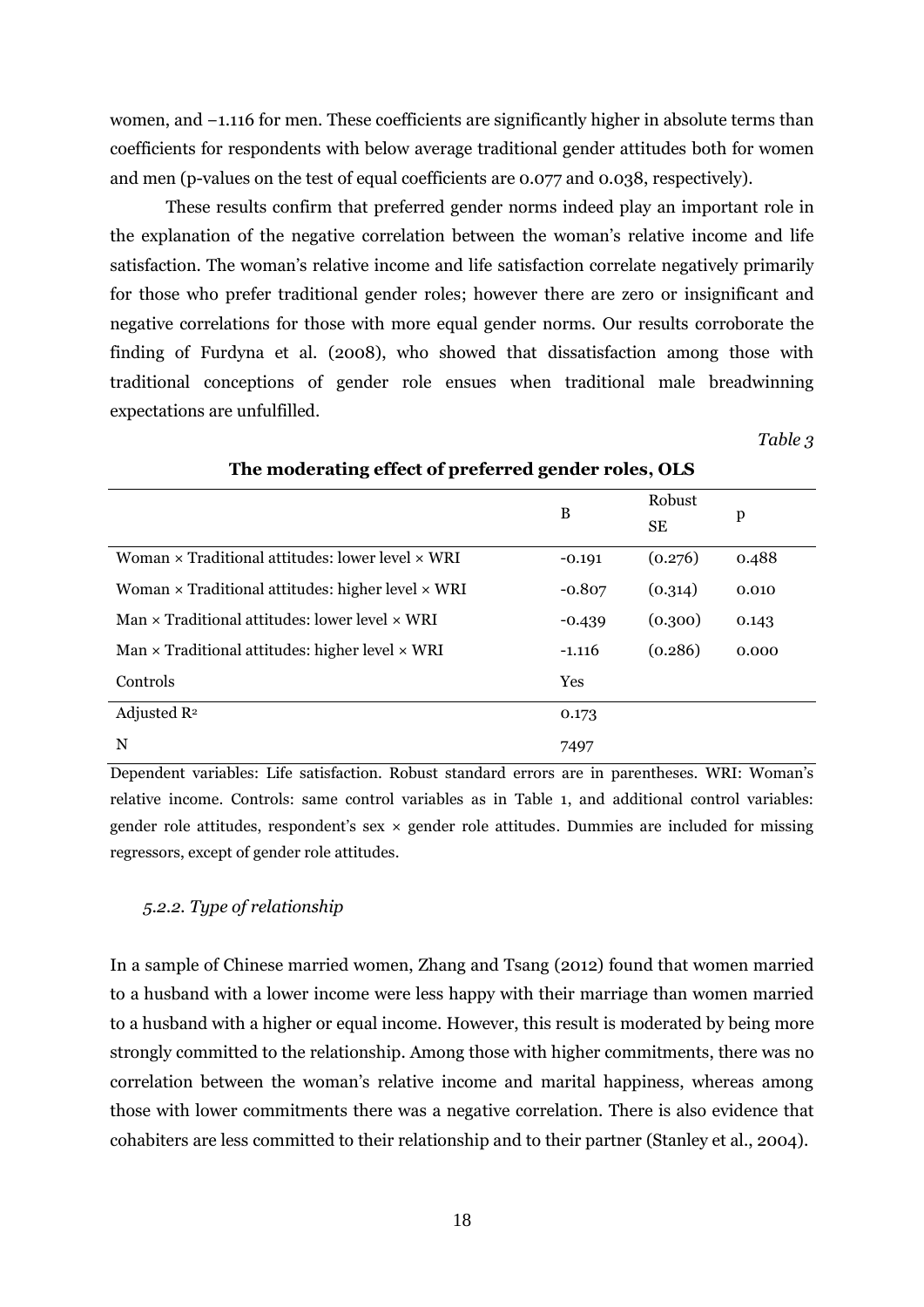Inspired by these results, we test whether the effect of the woman's relative income differs for cohabiting and married people. If commitment to the relationship and to the partner indeed tends to "overwrites" the effect of traditionally prescribed gender roles (and the effect of personal power, advantages, and consumption opportunities), then the estimated coefficients should be higher (i.e. negative but closer to 0, or positive) for married people. We examine this heterogeneity by regressing life satisfaction on the woman's relative income in subsamples of married and cohabiting respondents.

[Table 4](#page-19-0) presents the results. The estimated coefficient on the woman's relative income is −0.470 for married women, and −0.641 for married men. The coefficients are significant at the 10 percent and at the 5 percent level, respectively. For cohabiting respondents, satisfaction correlates more negatively with the woman's share in the couple's total earnings: the estimated coefficients are −0.673 and −1.644 for women and men, respectively, however because of the smaller sample size, the estimations are less precise, and only the latter is statistically significant.

These results suggest that personal commitment might moderate the relationship of women's relative income and life satisfaction. Lack of commitment, i.e. weaker "couple identity" or that the partners are less likely to think of "the relationship as a team, in contrast to viewing it as two separate individuals" (Stanley and Markman, 1992, p. 596), enhances the effect of preferred gender norms. The lower coefficients for married respondents also fit well into the literature about the protective characteristics of marriage (Rendall et al., 2011; Ross et al., 1990; Wilson and Oswald, 2005). 14

 $\overline{a}$ <sup>14</sup> There are alternative explanations. It is possible that cohabiters prefer one-earner families. Cohabiters might respond less supportively to the man's (relative) income disadvantages. It is also possible that cohabiters care more for intra-couple income distribution, i.e. they are more likely than married people to compare their income to their partners' income. However, these alternative explanations – especially the latter two – are more or less connected to the main explanation.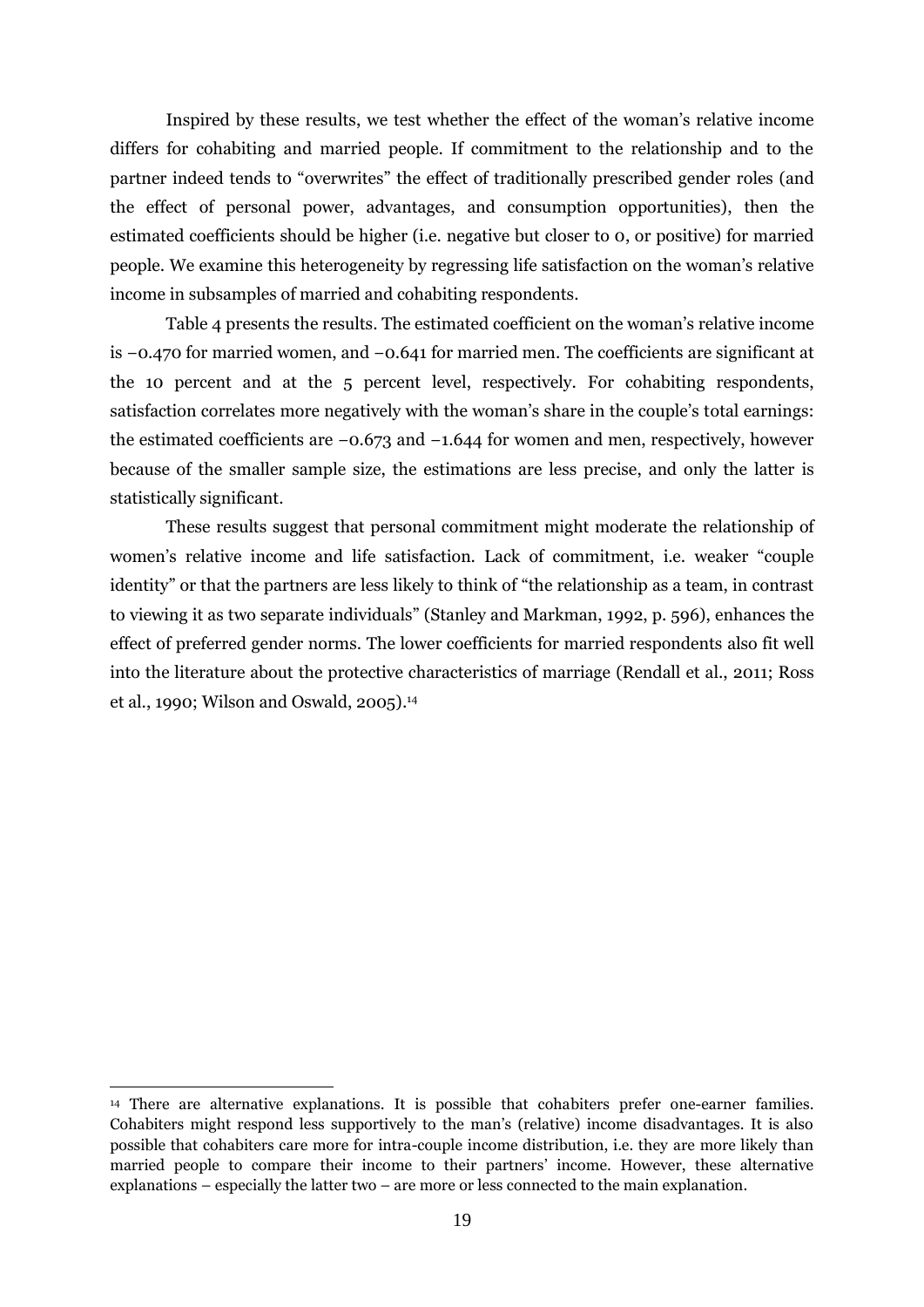#### *Table 4*

|                         | Marriage         |                     |              | Cohabitation |                     |       |
|-------------------------|------------------|---------------------|--------------|--------------|---------------------|-------|
|                         | $\boldsymbol{B}$ | Robust<br><b>SE</b> | $\mathbf{p}$ | B            | Robust<br><b>SE</b> | p     |
| Woman × WRI             | $-0.470$         | (0.254)             | 0.065        | $-0.673$     | (0.593)             | 0.257 |
| $Man \times WRI$        | $-0.641$         | (0.270)             | 0.017        | $-1.644$     | (0.583)             | 0.005 |
| Controls                | Yes              |                     |              | Yes          |                     |       |
| Adjusted R <sup>2</sup> | 0.150            |                     |              | 0.243        |                     |       |
| N                       | 6951             |                     |              | 1061         |                     |       |

<span id="page-19-0"></span>**Life satisfaction and women's relative income by type of relationship, OLS**

Dependent variable: Life satisfaction. Robust standard errors are in parentheses. WRI: Woman's relative income. Controls: same control variables as in Table 1. Dummies are included for missing regressors.

Next, we analyze the moderating effect of preferred gender roles by type of relationship. We run similar models as in [Table 3](#page-17-0) for the subsamples of married and cohabiting respondents. [Table 5](#page-20-0) shows the results of this exercise. The general pattern is similar to the patterns above. Coefficients for those with high levels of traditional attitudes are more negative than for those with low levels of traditional attitudes, and coefficients for cohabiters are more negative than for married people. For respondents with traditional values, the coefficients on the woman's relative income are large in general, and are larger in absolute terms for cohabiters than for married people (−1.529 vs. −0.759 for women, and −2.257 vs. −0.903 for men). For respondents with low levels of traditional attitudes, estimated coefficients are close to zero and are insignificant (−0.259 for married women, 0.102 for cohabiting women, and −0.221 for married men). Only the coefficient for cohabiting men was negative and significant (−1.310). The significantly negative coefficient in this group might be explained by the fact that this coefficient – beside the effect of failure or success of fulfilment of prescribed gender roles – also reflects the effect of personal power, advantages, and consumption opportunities, that are supposed to be negative for men.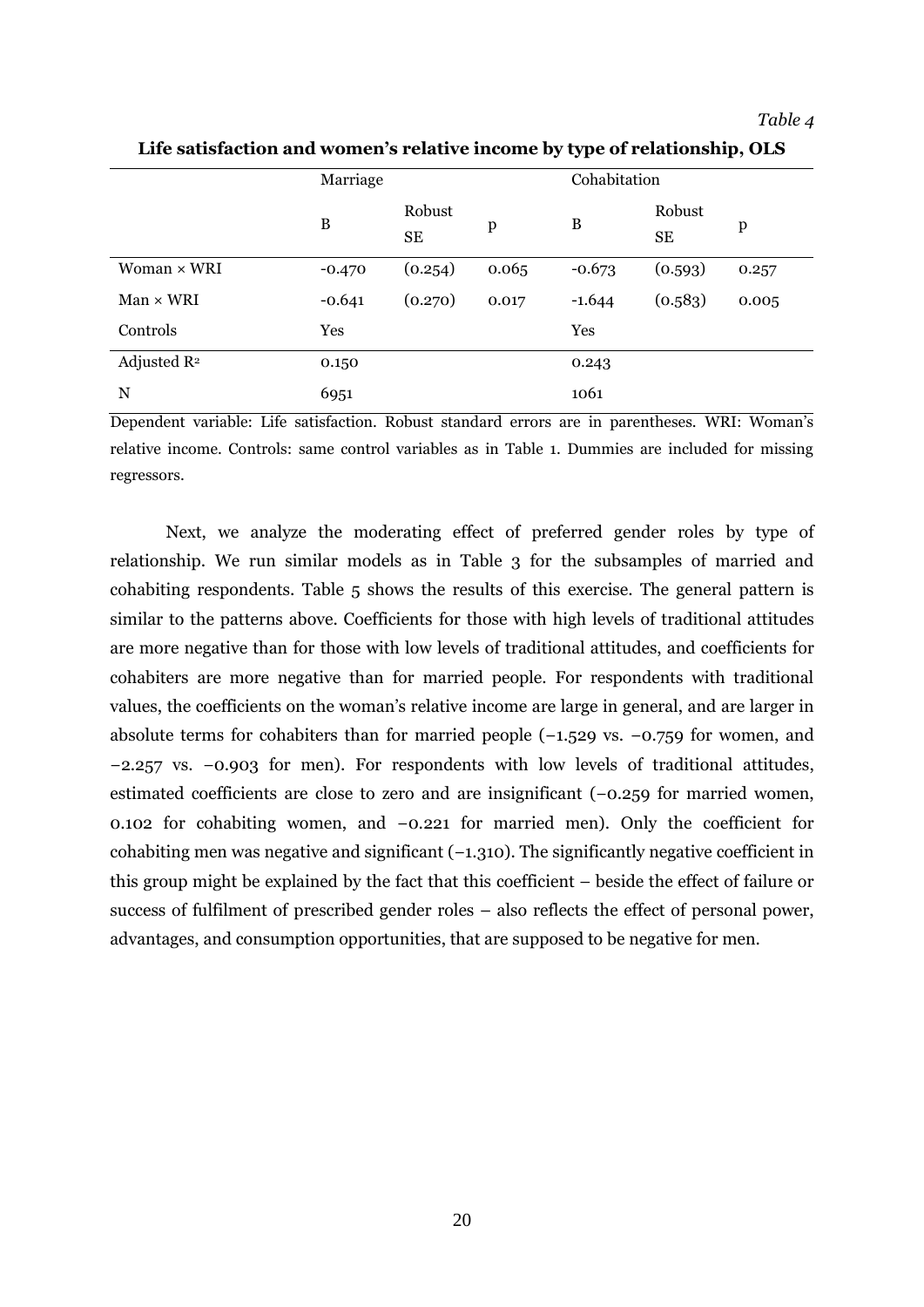*Table 5*

|                                                                          | Marriage |                     |              | Cohabitation |                     |              |
|--------------------------------------------------------------------------|----------|---------------------|--------------|--------------|---------------------|--------------|
|                                                                          | $\bf{B}$ | Robust<br><b>SE</b> | $\, {\bf p}$ | $\, {\bf B}$ | Robust<br><b>SE</b> | $\mathbf{p}$ |
| Traditional<br>Woman<br>$\times$<br>attitudes: lower level × WRI         | $-0.259$ | (0.301)             | 0.389        | 0.102        | (0.768)             | 0.894        |
| Traditional<br>Woman<br>$\times$<br>attitudes: higher level $\times$ WRI | $-0.759$ | (0.340)             | 0.026        | $-1.529$     | (0.876)             | 0.081        |
| Man $\times$ Traditional attitudes:<br>lower level × WRI                 | $-0.221$ | (0.325)             | 0.496        | $-1.310$     | (0.787)             | 0.096        |
| Man $\times$ Traditional attitudes:<br>higher level $\times$ WRI         | $-0.903$ | (0.343)             | 0.008        | $-2.257$     | (0.718)             | 0.002        |
| Controls                                                                 | Yes      |                     |              | Yes          |                     |              |
| Adjusted $\mathbb{R}^2$                                                  | 0.150    |                     |              | 0.254        |                     |              |
| N                                                                        | 6517     |                     |              | 980          |                     |              |

<span id="page-20-0"></span>**The moderating effect of preferred gender roles by type of relationship, OLS**

Dependent variables: Life satisfaction. Robust standard errors are in parentheses. WRI: Woman's relative income. Controls: same control variables as in Table 1, and additional control variables: gender role attitudes, respondent's sex  $\times$  gender role attitudes. Dummies are included for missing regressors, except of gender role attitudes.

#### **6. Summary**

Using nationally representative data from Hungary, we have examined the association between intra-couple income distribution and subjective well-being. On the one hand, in Hungary the acceptance of traditional values and the prevalence of traditional gender roles is high compared to Europe. On the other hand, the support for female employment, labor force participation and relative education of women is also (relatively) high, providing some tension between attitudes and the economic reality, or in other words between the cultural and structural sides of equality between women and men.

We have shown that the association between the woman's relative income (the woman's share of the couple's total earnings) and life satisfaction is negative for both men and women. Because we control for financial disadvantages on the individual and household level, the socio-economic and job characteristics of the respondent and their partner, we can interpret the results as the impact of traditional gender roles and the widespread prevalence of the traditional male breadwinner mentality in Hungary. The higher the woman's economic contribution the more the man's breadwinning role is questioned, which leads to lower life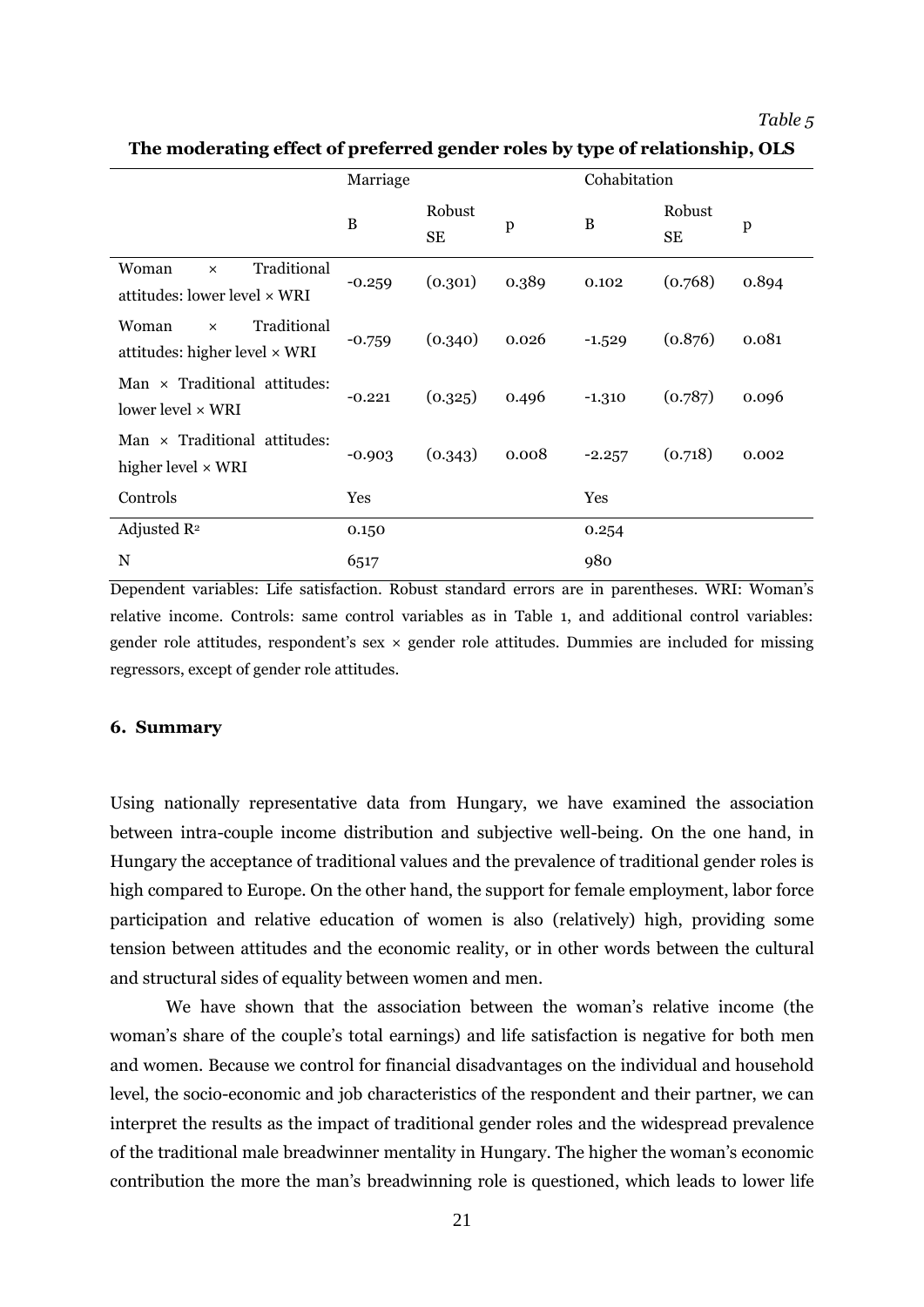satisfaction. These results are in line with the findings of previous research based on data from countries with traditional gender norms (Ahn et al., 2014; Zhang and Tsang, 2012).

We have also shown that gender norms moderate the negative association. For those with low levels of traditional gender attitudes, the woman's relative income is not associated with life satisfaction, whereas for those who prefer traditional gender roles, the negative association is stronger. This finding is consistent with the interpretation that gender norms explain the negative coefficients. Respondents with traditional values feel distress and dissatisfaction when a woman's proportional contribution increases and the man's breadwinning role is questioned.

Comparing married and cohabiting respondents, we have found significant differences between the effects of the woman's relative income. The coefficients were larger in absolute terms for cohabiting respondents, which suggests that personal commitment might moderate the effect.

Tension between gender norms and the economic reality is likely to be growing in the future, unless there is a substantial change in gender norms. The implications of our results relate to this tension. First, our paper might contribute to understanding why Eastern Europeans (Guriev and Zhuravskaya, 2009; Sanfey and Teksoz, 2007), and more specifically Hungarians are dissatisfied (Helliwell et al., 2015; Lelkes, 2006). Our results suggest that the widespread prevalence of traditional gender norms in the region contributes to this dissatisfaction. Second, there is evidence to suggest that over time a counter-normative gender structure (i.e. dual-earner households or strong breadwinning role of women) could induce changes in attitudes (Zuo, 2004), however, our results suggest that espousing egalitarian attitudes regarding gender roles and breaking down gender stereotypes are essential and might increase subjective well-being.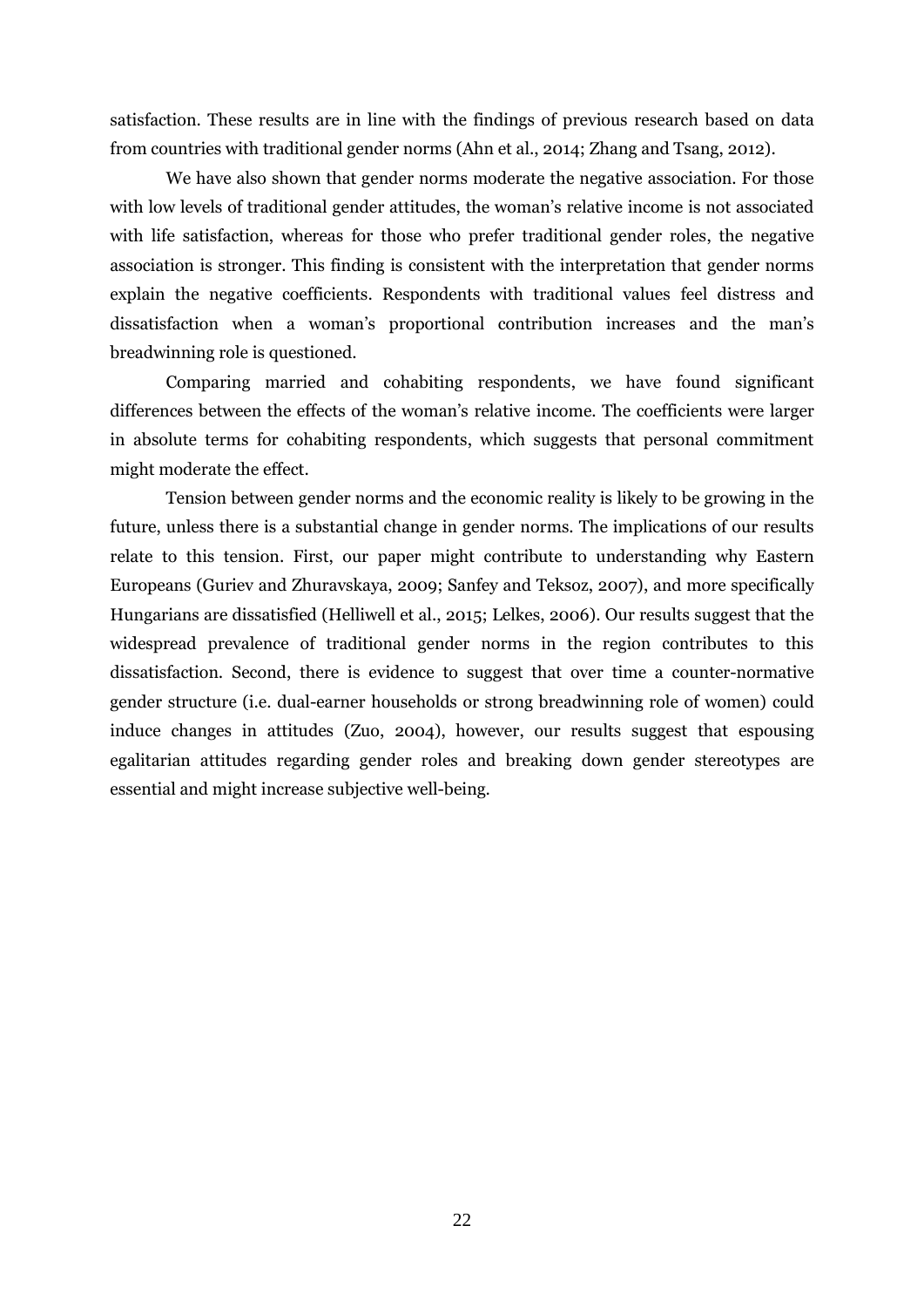#### **References**

- Ahn, N., Ateca-Amestoy, V., Ugidos, A., 2014. Financial Satisfaction from an Intra-Household Perspective. J. Happiness Stud. 15, 1109–1123. doi:10.1007/s10902-013- 9466-3
- Alesina, A., Di Tella, R., MacCulloch, R., 2004. Inequality and happiness: are Europeans and Americans different? J. Public Econ. 88, 2009-2042. doi:10.1016/j.jpubeco.2003.07.006
- Barro, R.J., Lee, J.W., 2013. A new data set of educational attainment in the world, 1950– 2010. J. Dev. Econ. 104, 184–198. doi:10.1016/j.jdeveco.2012.10.001
- Bertrand, M., Kamenica, E., Pan, J., 2015. Gender Identity and Relative Income within Households. Q. J. Econ. 130, 571–614. doi:10.1093/qje/qjv001
- Bonke, J., 2008. Income distribution and financial satisfaction between spouses in Europe. J. Socio-Econ. 37, 2291–2303. doi:10.1016/j.socec.2007.12.006
- Card, D., Mas, A., Moretti, E., Saez, E., 2012. Inequality at Work: The Effect of Peer Salaries on Job Satisfaction. Am. Econ. Rev. 102, 2981–3003. doi:10.1257/aer.102.6.2981
- Clark, A.E., Kristensen, N., Westergård-Nielsen, N., 2009. Job Satisfaction and Co-worker Wages: Status or Signal? Econ. J. 119, 430–447. doi:10.1111/j.1468- 0297.2008.02236.x
- Clark, A.E., Oswald, A.J., 1996. Satisfaction and comparison income. J. Public Econ. 61, 359– 381. doi:10.1016/0047-2727(95)01564-7
- D'Ambrosio, C., Frick, J.R., 2012. Individual Wellbeing in a Dynamic Perspective. Economica 79, 284–302. doi:10.1111/j.1468-0335.2011.00896.x
- Diener, E., Lucas, R.E., Schimmack, U., Helliwell, J.F., 2009. Well-Being for Public Policy. Oxford University Press, New York.
- Dolan, P., White, M.P., 2007. How Can Measures of Subjective Well-Being Be Used to Inform Public Policy? Perspect. Psychol. Sci. 2, 71–85. doi:10.1111/j.1745-6916.2007.00030.x
- Eirich, G.M., Robinson, J.H., 2016. Does Earning More Than Your Spouse Increase Your Financial Satisfaction? A Comparison of Men and Women in the United States, 1982 to 2012. J. Fam. Issues 0192513X16638384. doi:10.1177/0192513X16638384
- European Commission, 2012. Progress on equality between women and men in 2011. Publications Office of the European Union, Luxembourg.
- European Institute for Gender Equality, 2013. Gender Equality Index Report.
- Ferrer-i-Carbonell, A., 2005. Income and well-being: an empirical analysis of the comparison income effect. J. Public Econ. 89, 997–1019. doi:10.1016/j.jpubeco.2004.06.003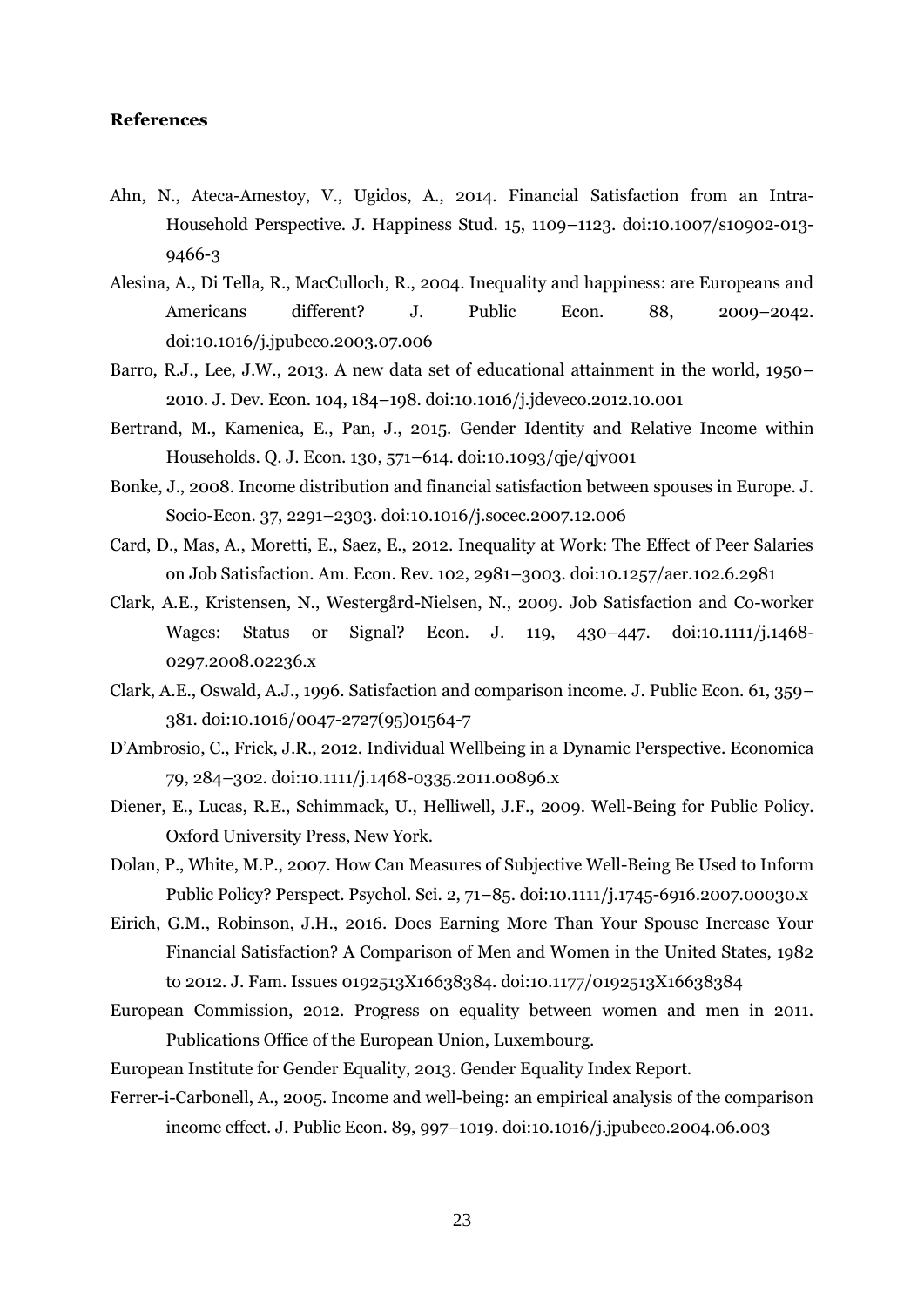- Furdyna, H.E., Tucker, M.B., James, A.D., 2008. Relative Spousal Earnings and Marital Happiness Among African American and White Women. J. Marriage Fam. 70, 332– 344. doi:10.1111/j.1741-3737.2008.00485.x
- Guriev, S., Zhuravskaya, E., 2009. (Un)happiness in Transition. J. Econ. Perspect. 23, 143– 68. doi:10.2139/ssrn.1077709
- Hajdu, T., Hajdu, G., 2014. Reduction of Income Inequality and Subjective Well-Being in Europe. Econ. Open-Access Open Assess. E-J. 8. doi:10.5018/economicsejournal.ja.2014-35
- Helliwell, J.F., Layard, R., Sachs, J. (Eds.), 2015. World Happiness Report 2015. Sustainable Development Solutions Network, New York.
- Inglehart, R., Norris, P., 2003. Rising Tide: Gender Equality and Cultural Change Around the World. Cambridge University Press.
- Kahneman, D., Krueger, A.B., 2006. Developments in the Measurement of Subjective Well-Being. J. Econ. Perspect. 20, 3–24. doi:10.1257/089533006776526030
- Kelley, J., Evans, M.D.R., 2016. Societal income inequality and individual subjective wellbeing: Results from 68 societies and over 200,000 individuals, 1981–2008. Soc. Sci. Res. doi:10.1016/j.ssresearch.2016.04.020
- Lelkes, O., 2006. Tasting freedom: Happiness, religion and economic transition. J. Econ. Behav. Organ. 59, 173–194. doi:10.1016/j.jebo.2004.03.016
- Lovász, A., 2010. The effect of competition on the gender wage gap in Hungary 1986-2003, in: Fazekas, K., Lovász, A., Telegdy, Á. (Eds.), The Hungarian Labour Market, 2010: Review and Analysis. Institute of Economics, IE HAS & National Employment Foundation, Budapest, pp. 151–160.
- Lück, D., 2005. Cross-national Comparison of Gender Role Attitudes and their Impact on Women's Life Courses. Glob.-Work.-Pap. No. 67.
- Luttmer, E.F.P., 2005. Neighbors as negatives: Relative earnings and well-being. Q. J. Econ. 120, 963–1002. doi:10.1093/qje/120.3.963
- Pongrácz, M., 2006. Opinions on Gender Roles. Findings of an International Comparative Study, in: Nagy, I., Pongrácz, M., Tóth, I.G. (Eds.), Changing Roles: Report on the Situation of Women and Men in Hungary 2005. TÁRKI Social Research Institute, Budapest, pp. 71–84.
- Rendall, M.S., Weden, M.M., Favreault, M.M., Waldron, H., 2011. The Protective Effect of Marriage for Survival: A Review and Update. Demography 48, 481. doi:10.1007/s13524-011-0032-5
- Rogers, S.J., DeBoer, D.D., 2001. Changes in Wives' Income: Effects on Marital Happiness, Psychological Well-Being, and the Risk of Divorce. J. Marriage Fam. 63, 458–472. doi:10.1111/j.1741-3737.2001.00458.x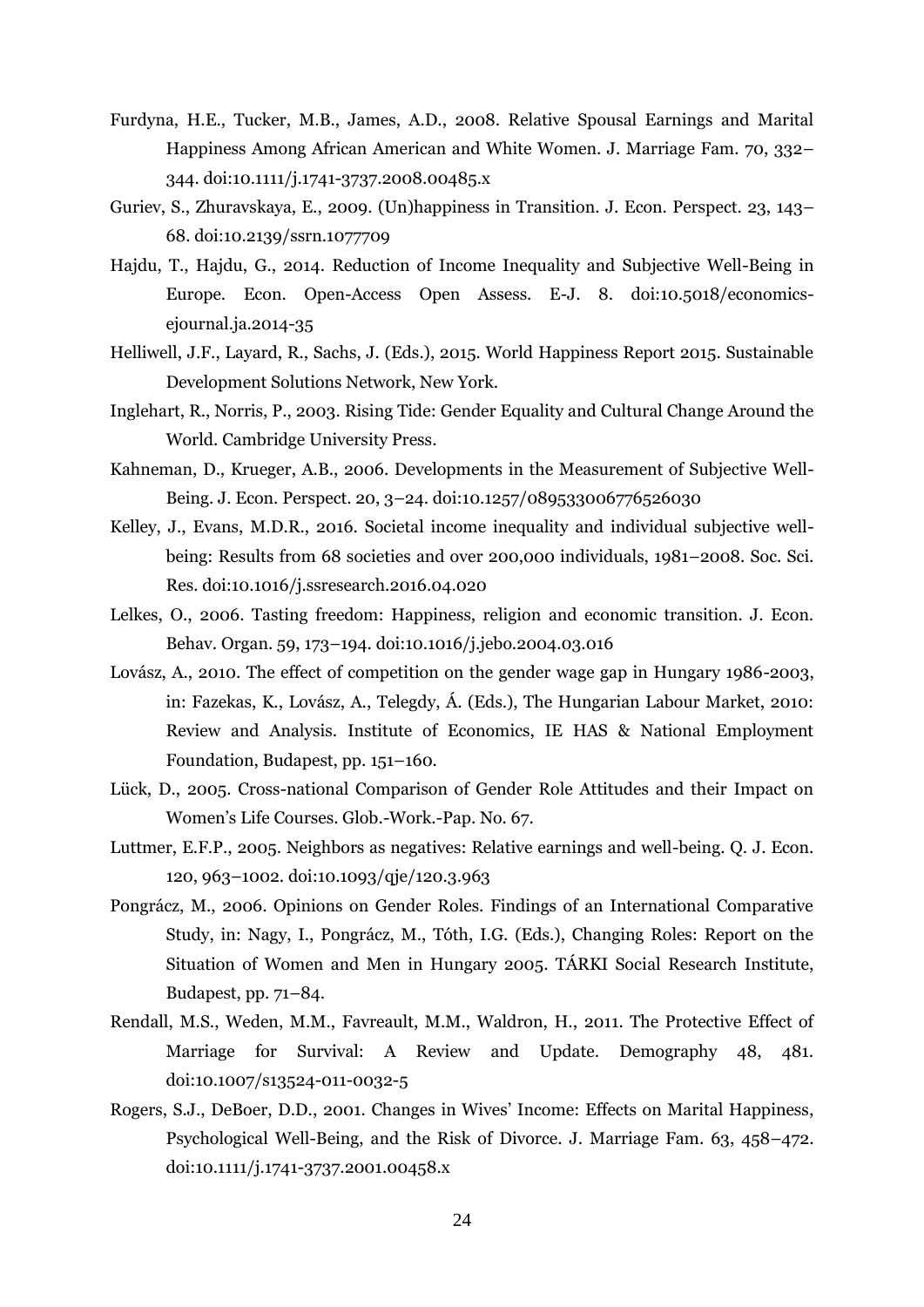- Ross, C.E., Mirowsky, J., Goldsteen, K., 1990. The Impact of the Family on Health: The Decade in Review. J. Marriage Fam. 52, 1059–1078. doi:10.2307/353319
- Sanfey, P., Teksoz, U., 2007. Does transition make you happy? Econ. Transit. 15, 707–731. doi:10.1111/j.1468-0351.2007.00309.x
- Schröder, M., 2016. How Income Inequality Influences Life Satisfaction: Hybrid Effects Evidence from the German SOEP. Eur. Sociol. Rev. 32, 307–320. doi:10.1093/esr/jcv136
- Senik, C., 2009. Direct evidence on income comparisons and their welfare effects. J. Econ. Behav. Organ. 72, 408–424. doi:10.1016/j.jebo.2009.04.019
- Stanley, S.M., Markman, H.J., 1992. Assessing Commitment in Personal Relationships. J. Marriage Fam. 54, 595–608. doi:10.2307/353245
- Stanley, S.M., Whitton, S.W., Markman, H.J., 2004. Maybe I Do Interpersonal Commitment and Premarital or Nonmarital Cohabitation. J. Fam. Issues 25, 496–519. doi:10.1177/0192513X03257797
- Steil, J.M., Weltman, K., 1991. Marital inequality: The importance of resources, personal attributes, and social norms on career valuing and the allocation of domestic responsibilities. Sex Roles 24, 161–179. doi:10.1007/BF00288889
- Stiglitz, J.E., Sen, A., Fitoussi, J.-P., 2009. Report by the Commission on the Measurement of Economic Performance and Social Progress.
- Takács, J., 2008. "Ha a mosogatógép nem lenne, már elváltunk volna..." Férfiak és nők otthoni munkamegosztása európai összehasonlításban. Esély 19, 51–73.
- Tichenor, V.J., 1999. Status and Income as Gendered Resources: The Case of Marital Power. J. Marriage Fam. 61, 638–650. doi:10.2307/353566
- van Praag, B.M.S., Ferrer-i-Carbonell, A., 2008. Happiness Quantified: A Satisfaction Calculus Approach. Oxford University Press, Oxford.
- Wilson, C.M., Oswald, A.J., 2005. How Does Marriage Affect Physical and Psychological Health? A Survey of the Longitudinal Evidence (IZA Discussion Paper No. No. 1619). Institute for the Study of Labor, Bonn.
- Zhang, H., Tsang, S.K.M., 2012. Relative Income and Marital Happiness Among Urban Chinese Women: The Moderating Role of Personal Commitment. J. Happiness Stud. 14, 1575–1584. doi:10.1007/s10902-012-9396-5
- Zuo, J., 2004. Shifting the Breadwinning Boundary The Role of Men's Breadwinner Status and Their Gender Ideologies. J. Fam. Issues 25, 811–832. doi:10.1177/0192513X03259144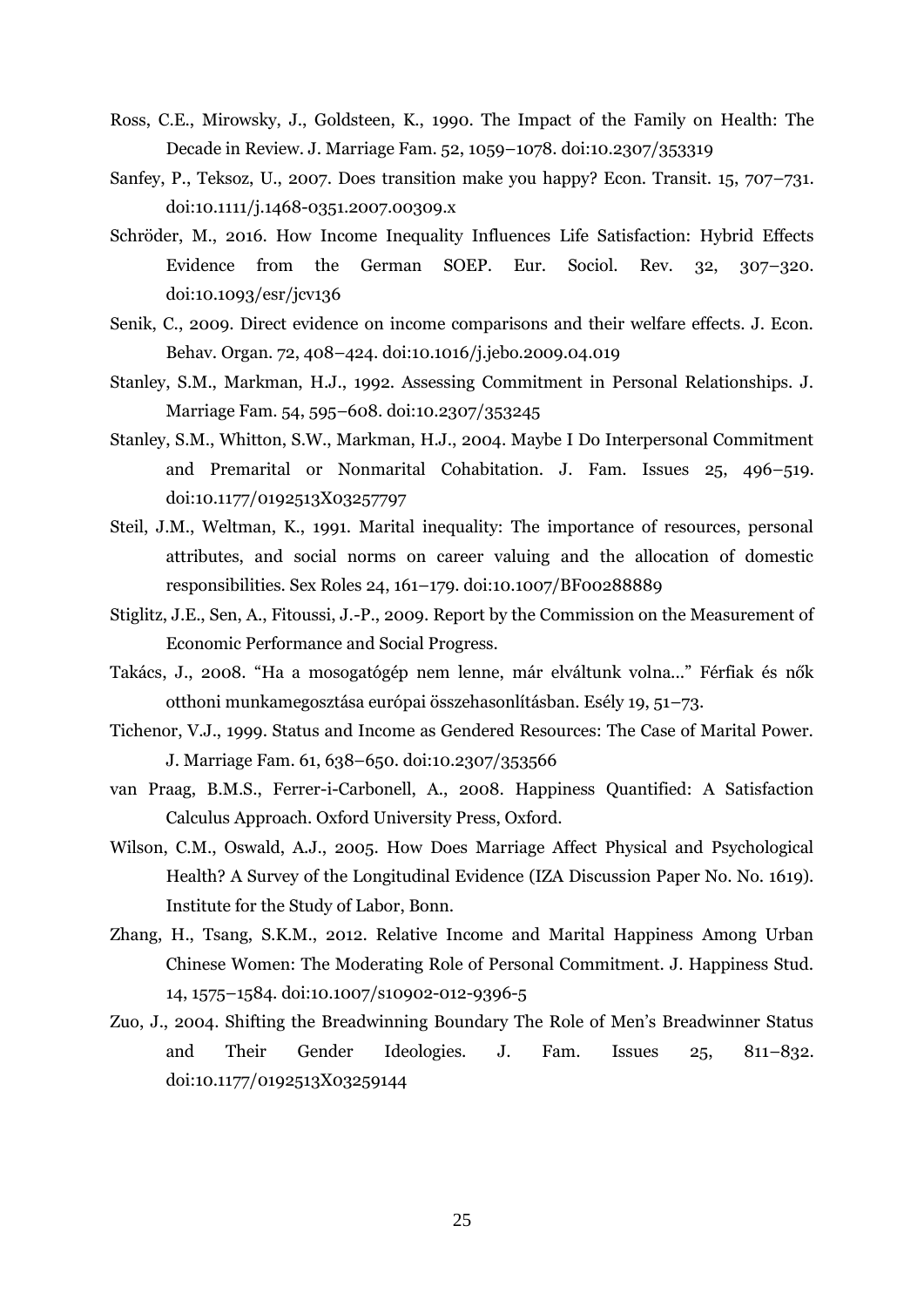# **Appendix**

# **Summary statistics**

<span id="page-25-0"></span>

|                                        | Mean  | <b>SD</b> | Min         | Max          | $\mathbf N$ |
|----------------------------------------|-------|-----------|-------------|--------------|-------------|
| Life satisfaction                      | 6.796 | 1.888     | $\mathbf 0$ | 10           | 8012        |
| Woman's relative income (%)            | 0.413 | 0.169     | $\mathbf 0$ | $\mathbf{1}$ | 8012        |
| Household income (1000 HUF)            | 162.7 | 100.6     | 3           | 1500         | 8012        |
| Personal income (1000 HUF)             | 72.1  | 57.2      | o           | 1000         | 8012        |
| Female                                 | 0.504 | 0.500     | $\mathbf 0$ | $\mathbf{1}$ | 8012        |
| Age                                    | 47.8  | 14.3      | 21          | 79           | 8012        |
| Education: primary school              | 0.246 | 0.431     | $\mathbf O$ | $\mathbf{1}$ | 8012        |
| Vocational training school             | 0.328 | 0.469     | $\mathbf 0$ | $\mathbf{1}$ | 8012        |
| High school                            | 0.242 | 0.429     | $\mathbf 0$ | $\mathbf{1}$ | 8012        |
| Tertiary school                        | 0.184 | 0.387     | 0           | $\mathbf{1}$ | 8012        |
| Labor force status: Employed           | 0.494 | 0.500     | 0           | $\mathbf{1}$ | 8002        |
| Self-employed                          | 0.062 | 0.242     | 0           | $\mathbf{1}$ | 8002        |
| Occasional work                        | 0.009 | 0.096     | $\mathbf 0$ | $\mathbf{1}$ | 8002        |
| Unemployed                             | 0.043 | 0.202     | 0           | $\mathbf{1}$ | 8002        |
| Retired                                | 0.198 | 0.398     | 0           | $\mathbf{1}$ | 8002        |
| Disability pension                     | 0.096 | 0.295     | 0           | $\mathbf{1}$ | 8002        |
| On maternity leave                     | 0.054 | 0.225     | 0           | $\mathbf{1}$ | 8002        |
| Student                                | 0.002 | 0.047     | $\mathbf 0$ | $\mathbf{1}$ | 8002        |
| Other inactive                         | 0.042 | 0.200     | 0           | $\mathbf{1}$ | 8002        |
| Working hours in the last week: o hour | 0.003 | 0.053     | 0           | $\mathbf{1}$ | 4182        |
| 1-34 hours                             | 0.108 | 0.310     | 0           | $\mathbf{1}$ | 4182        |
| 35-40 hours                            | 0.585 | 0.493     | $\mathbf 0$ | $\mathbf{1}$ | 4182        |
| 41 hours or more                       | 0.304 | 0.460     | o           | $\mathbf{1}$ | 4182        |
| Activity limitation                    | 0.280 | 0.449     | $\mathbf 0$ | $\mathbf{1}$ | 8007        |
| Partner's age                          | 47.8  | 14.5      | 15          | 91           | 7985        |
| Partner' education: primary school     | 0.241 | 0.427     | 0           | $\mathbf{1}$ | 8012        |
| Vocational training school             | 0.322 | 0.467     | $\mathbf 0$ | $\mathbf{1}$ | 8012        |
| High school                            | 0.253 | 0.435     | $\mathbf 0$ | $\mathbf{1}$ | 8012        |
| Tertiary school                        | 0.184 | 0.388     | $\mathbf 0$ | $\mathbf{1}$ | 8012        |
| Partner's labor force status: Employed | 0.455 | 0.498     | $\mathbf 0$ | $\mathbf{1}$ | 8012        |
| Self-employed                          | 0.072 | 0.259     | $\mathbf 0$ | $\mathbf{1}$ | 8012        |
| Occasional work                        | 0.012 | 0.109     | $\mathbf 0$ | $\mathbf{1}$ | 8012        |
| Unemployed                             | 0.043 | 0.202     | 0           | $\mathbf{1}$ | 8012        |
| Retired                                | 0.224 | 0.417     | $\mathbf 0$ | $\mathbf{1}$ | 8012        |
| Disability pension                     | 0.098 | 0.297     | $\mathbf 0$ | $\mathbf{1}$ | 8012        |
| On maternity leave                     | 0.055 | 0.228     | $\mathbf 0$ | $\mathbf{1}$ | 8012        |
| Student                                | 0.003 | 0.057     | 0           | $\mathbf{1}$ | 8012        |
| Other inactive                         | 0.038 | 0.191     | ${\bf O}$   | $\mathbf{1}$ | 8012        |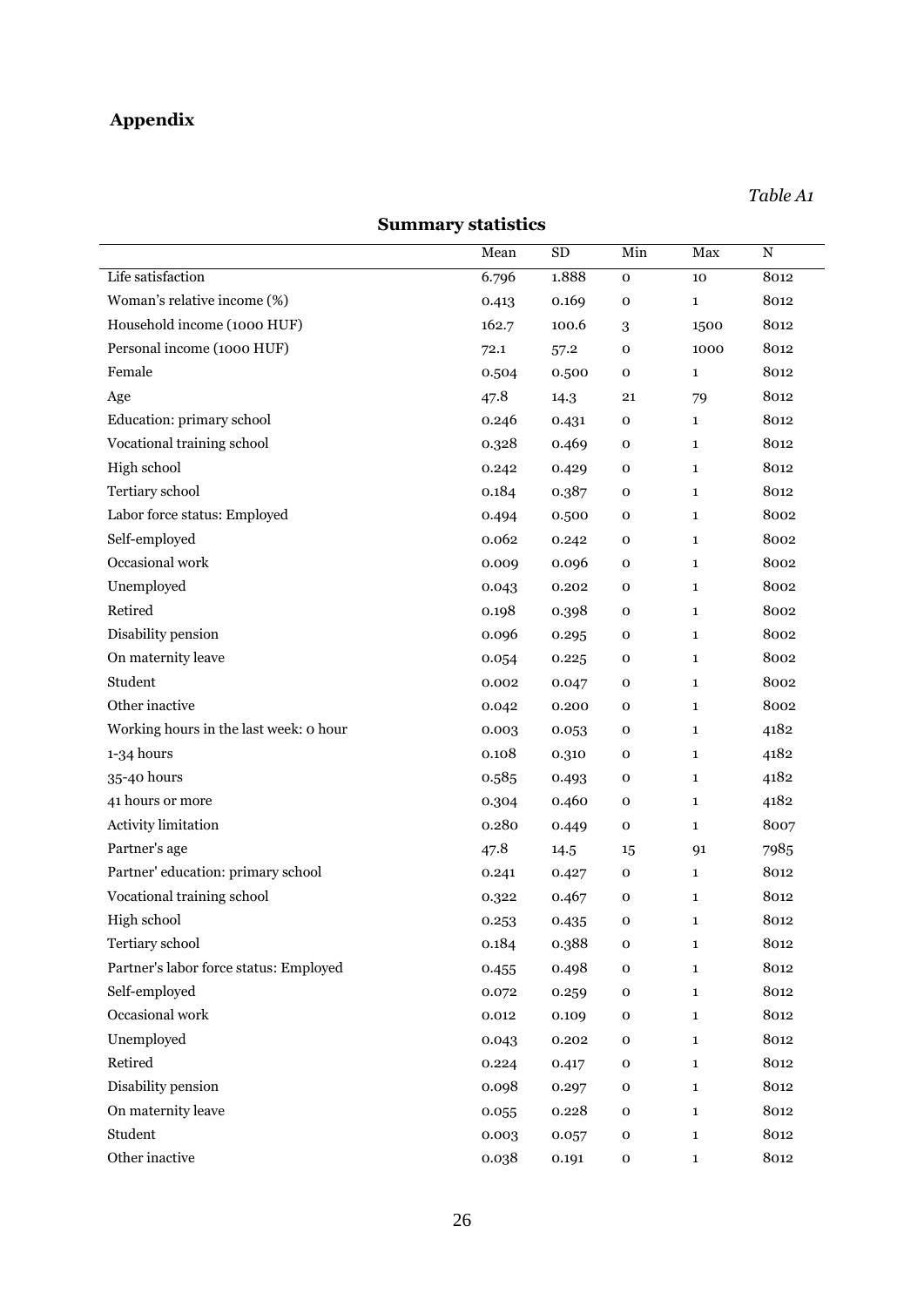| Partner's working hours in the last week: o hour         | 0.000 | 0.000 | $\mathbf 0$  | $\mathbf{O}$ | 4256 |
|----------------------------------------------------------|-------|-------|--------------|--------------|------|
| $1-34$ hours                                             | 0.084 | 0.278 | $\mathbf 0$  | $\mathbf{1}$ | 4256 |
| 35-40 hours                                              | 0.602 | 0.489 | $\mathbf 0$  | $\mathbf{1}$ | 4256 |
| 41 hours or more                                         | 0.313 | 0.464 | $\mathbf 0$  | $\mathbf{1}$ | 4256 |
| Partner's activity limitation                            | 0.108 | 0.311 | $\mathbf 0$  | 1            | 7976 |
| Household was unable to pay utility bills in the last 12 |       |       |              |              |      |
| months                                                   | 0.146 | 0.353 | $\mathbf 0$  | $\mathbf{1}$ | 7997 |
| Adult household members (in addition to the respondent   |       |       |              |              |      |
| and her/his partner): 1                                  | 0.620 | 0.485 | $\mathbf 0$  | $\mathbf{1}$ | 8012 |
| Adult household members: 2                               | 0.234 | 0.424 | $\mathbf 0$  | $\mathbf{1}$ | 8012 |
| Adult household members: 3                               | 0.115 | 0.319 | $\mathbf 0$  | $\mathbf{1}$ | 8012 |
| Adult household members: 4 or more                       | 0.030 | 0.172 | $\mathbf 0$  | $\mathbf{1}$ | 8012 |
| Household members under 18: 0                            | 0.578 | 0.494 | $\mathbf 0$  | $\mathbf{1}$ | 8012 |
| Household members under 18:1                             | 0.202 | 0.402 | $\mathbf 0$  | $\mathbf{1}$ | 8012 |
| Household members under 18:2                             | 0.153 | 0.360 | $\mathbf 0$  | $\mathbf{1}$ | 8012 |
| Household members under 18: 3                            | 0.049 | 0.217 | $\mathbf 0$  | $\mathbf{1}$ | 8012 |
| Household members under 18: 4 or more                    | 0.017 | 0.128 | $\mathbf{o}$ | $\mathbf{1}$ | 8012 |
| $Ln(Dwelling size - m2)$                                 | 4.356 | 0.381 | 2.996        | 5.991        | 7961 |
| Other household member's activity limitation             | 0.045 | 0.207 | $\mathbf 0$  | $\mathbf{1}$ | 7976 |
| Budapest (capital)                                       | 0.139 | 0.346 | $\mathbf 0$  | $\mathbf{1}$ | 8012 |
| City                                                     | 0.512 | 0.500 | $\mathbf 0$  | $\mathbf{1}$ | 8012 |
| Village                                                  | 0.348 | 0.477 | $\mathbf 0$  | 1            | 8012 |
| Traditional attitudes: higher level                      | 0.502 | 0.500 | $\mathbf 0$  | 1            | 7497 |

*Table A2*

<span id="page-26-0"></span>

| с засвятся он ана women з генатус теопе, одо |              |       |          |              |       |  |
|----------------------------------------------|--------------|-------|----------|--------------|-------|--|
| (1)                                          |              |       | (2)      |              |       |  |
| B                                            | Robust<br>SE | p     | B        | Robust<br>SE | p     |  |
| $-0.538$                                     | (0.179)      | 0.003 | $-0.470$ | (0.231)      | 0.042 |  |
| $-1.290$                                     | (0.187)      | 0.000 | $-0.842$ | (0.246)      | 0.001 |  |
| $-0.047$                                     | (0.115)      | 0.684 | 0.056    | (0.194)      | 0.771 |  |
|                                              |              |       | 0.002    | (0.000)      | 0.000 |  |
|                                              |              |       | 0.001    | (0.001)      | 0.192 |  |
|                                              |              |       | 0.532    | (0.067)      | 0.000 |  |
|                                              |              |       | $-0.063$ | (0.017)      | 0.000 |  |
|                                              |              |       | 0.001    | (0.000)      | 0.001 |  |
|                                              |              |       |          |              |       |  |
|                                              |              |       | 0.047    | (0.065)      | 0.472 |  |
|                                              |              |       | 0.117    | (0.070)      | 0.095 |  |
|                                              |              |       | 0.310    | (0.080)      | 0.000 |  |
|                                              |              |       |          |              |       |  |
|                                              |              |       | $-0.110$ | (0.076)      | 0.149 |  |
|                                              |              |       | $-0.730$ | (0.263)      | 0.006 |  |
|                                              |              |       |          |              |       |  |

## **Life satisfaction and women's relative income, OLS**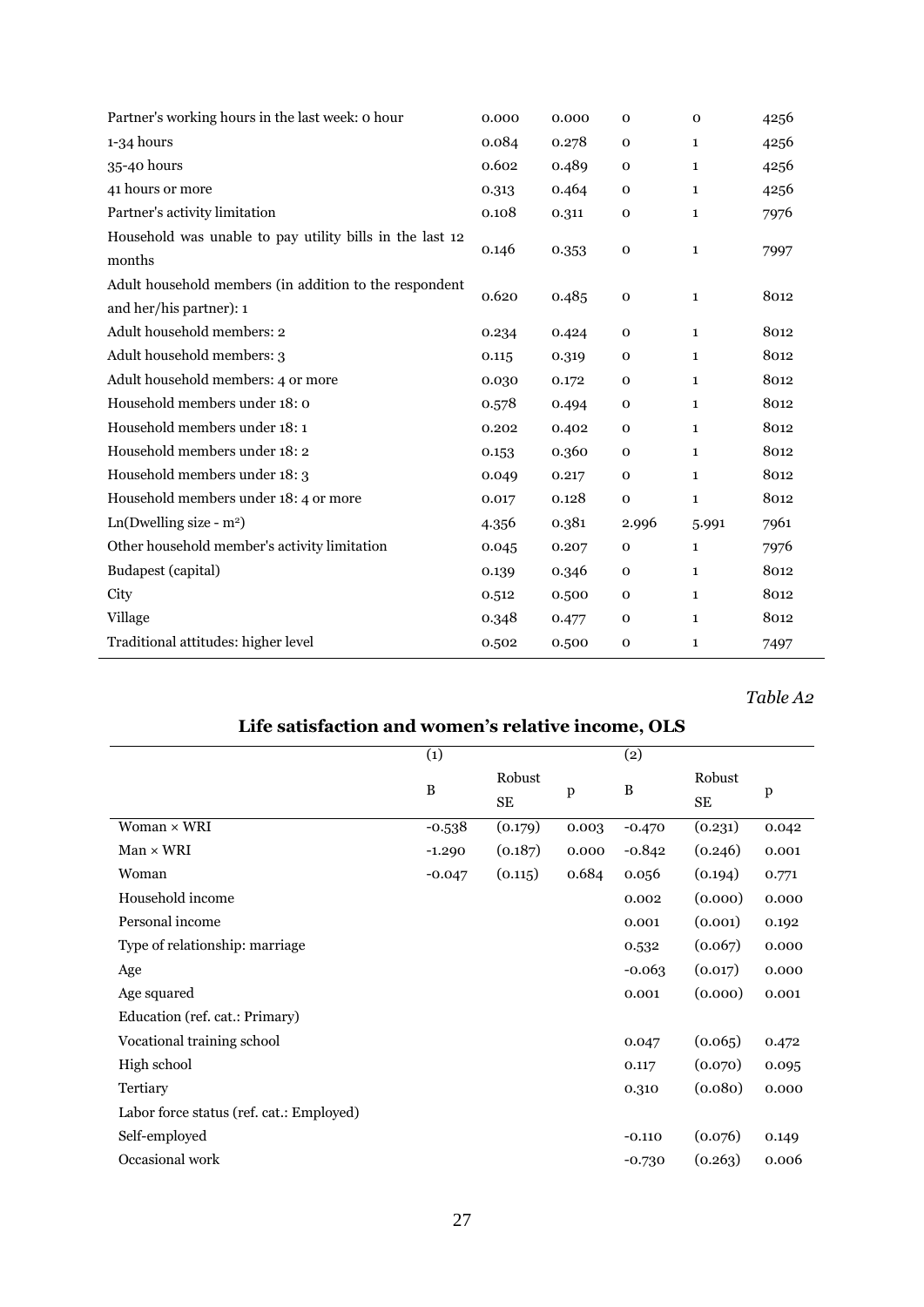| Unemployed                                              | $-0.710$ | (0.153) | 0.000 |
|---------------------------------------------------------|----------|---------|-------|
| Retired                                                 | $-0.124$ | (0.126) | 0.324 |
| Disability pension                                      | $-0.412$ | (0.129) | 0.001 |
| On maternity leave                                      | $-0.051$ | (0.148) | 0.732 |
| Student                                                 | $-0.169$ | (0.365) | 0.643 |
| Other inactive                                          | $-0.301$ | (0.157) | 0.055 |
| Working hours in the last week (ref. cat.: 1-34         |          |         |       |
| hours)                                                  |          |         |       |
| o hour                                                  | 0.652    | (0.471) | 0.167 |
| 35-40 hours                                             | $-0.222$ | (0.092) | 0.016 |
| 41 hours or more                                        | $-0.229$ | (0.099) | 0.021 |
| Activity limitation                                     | $-0.511$ | (0.055) | 0.000 |
| Partner's age                                           | $-0.030$ | (0.015) | 0.046 |
| Partner's age squared                                   | 0.000    | (0.000) | 0.036 |
| Partner's education (ref. cat.: Primary)                |          |         |       |
| Vocational training school                              | 0.098    | (0.065) | 0.130 |
| High school                                             | 0.178    | (0.071) | 0.013 |
| Tertiary                                                | 0.217    | (0.081) | 0.007 |
| Partner's<br>labor<br>force<br>(ref.<br>status<br>cat.: |          |         |       |
| Employed)                                               |          |         |       |
| Self-employed                                           | 0.205    | (0.075) | 0.006 |
| Occasional work                                         | 0.017    | (0.207) | 0.934 |
| Unemployed                                              | $-0.139$ | (0.154) | 0.367 |
| Retired                                                 | 0.117    | (0.125) | 0.348 |
| Disability pension                                      | 0.222    | (0.131) | 0.090 |
| On maternity leave                                      | 0.202    | (0.142) | 0.155 |
| Student                                                 | 0.522    | (0.347) | 0.132 |
| Other inactive                                          | $-0.126$ | (0.159) | 0.430 |
| Partner's working hours in the last week (ref.          |          |         |       |
| $cat.: 1-34 hours)$                                     |          |         |       |
| 35-40 hours                                             | 0.016    | (0.100) | 0.871 |
| 41 hours or more                                        | 0.040    | (0.107) | 0.704 |
| Partner's activity limitation                           | $-0.256$ | (0.081) | 0.002 |
| Household was unable to pay utility bills in the        | $-0.633$ | (0.066) | 0.000 |
| last 12 months                                          |          |         |       |
| Adult household members (in addition to the             |          |         |       |
| respondent and her/his partner)(ref. cat.: 1)           |          |         |       |
| Adult household members: 2                              | $-0.204$ | (0.052) | 0.000 |
| Adult household members: 3                              | $-0.135$ | (0.071) | 0.055 |
| Adult household members: 4 or more                      | $-0.090$ | (0.125) | 0.473 |
| Household members under 18 (ref. cat.: o)               |          |         |       |
| Household members under 18:1                            | 0.012    | (0.057) | 0.837 |
| Household members under 18: 2                           | $-0.031$ | (0.066) | 0.640 |
| Household members under 18: 3                           | $-0.209$ | (0.111) | 0.060 |
| Household members under 18: 4 or more                   | $-0.061$ | (0.200) | 0.760 |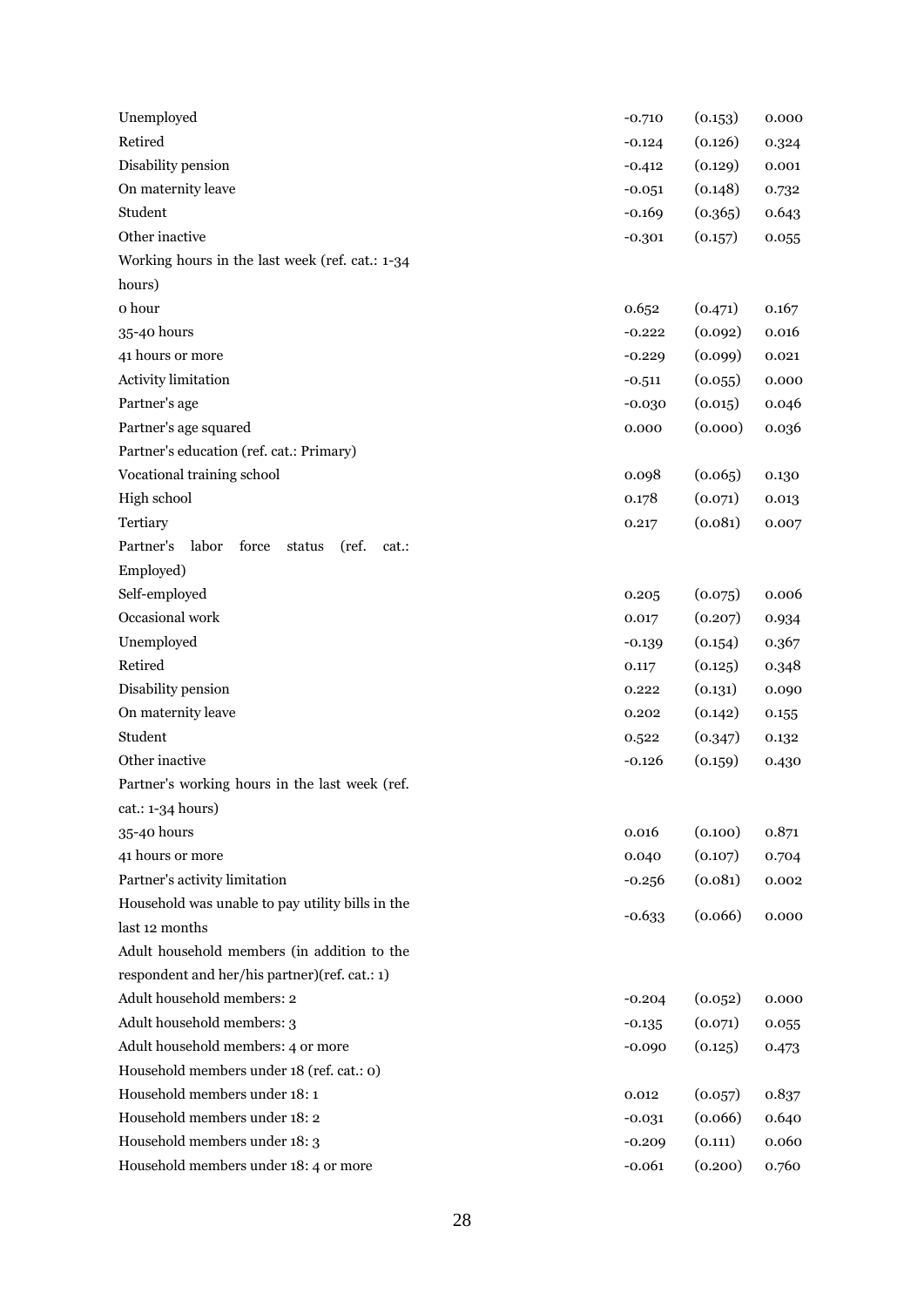| $Ln(Dwelling size - m2)$                     |       |         | 0.617    | (0.064) | 0.000 |
|----------------------------------------------|-------|---------|----------|---------|-------|
| Other household member's activity limitation |       |         | $-0.056$ | (0.097) | 0.566 |
| Settlement (ref. cat.: Village)              |       |         |          |         |       |
| Budapest (capital)                           |       |         | 0.027    | (0.073) | 0.713 |
| City                                         |       |         | 0.073    | (0.047) | 0.117 |
| Constant                                     | 7.195 | (0.082) | 6.910    | (0.196) | 0.000 |
| Adjusted $\mathbb{R}^2$                      | 0.012 |         | 0.172    |         |       |
| N                                            | 8012  |         | 8012     |         |       |

Dependent variable: Life satisfaction. WRI: Woman's relative income. Dummies are included for missing regressors.

*Table A3*

## <span id="page-28-0"></span>**Life satisfaction and women's relative income, allowing non-linear effects, OLS**

|                              | B        | Robust SE | p     | Joint<br>value | $p-$ |
|------------------------------|----------|-----------|-------|----------------|------|
| Woman × WRI                  | $-1.232$ | (0.567)   | 0.030 | 0.044          |      |
| Woman $\times$ WRI - squared | 0.862    | (0.580)   | 0.137 |                |      |
| $Man \times WRI$             | $-0.615$ | (0.590)   | 0.298 | 0.003          |      |
| $Man \times WRI$ - squared   | $-0.269$ | (0.632)   | 0.670 |                |      |
| Controls                     | Yes      |           |       |                |      |
| Adjusted $\mathbb{R}^2$      | 0.172    |           |       |                |      |
| N                            | 8012     |           |       |                |      |

Dependent variable: Life satisfaction. WRI: Woman's relative income. Controls: same control variables as in Table 1. Dummies are included for missing regressors.